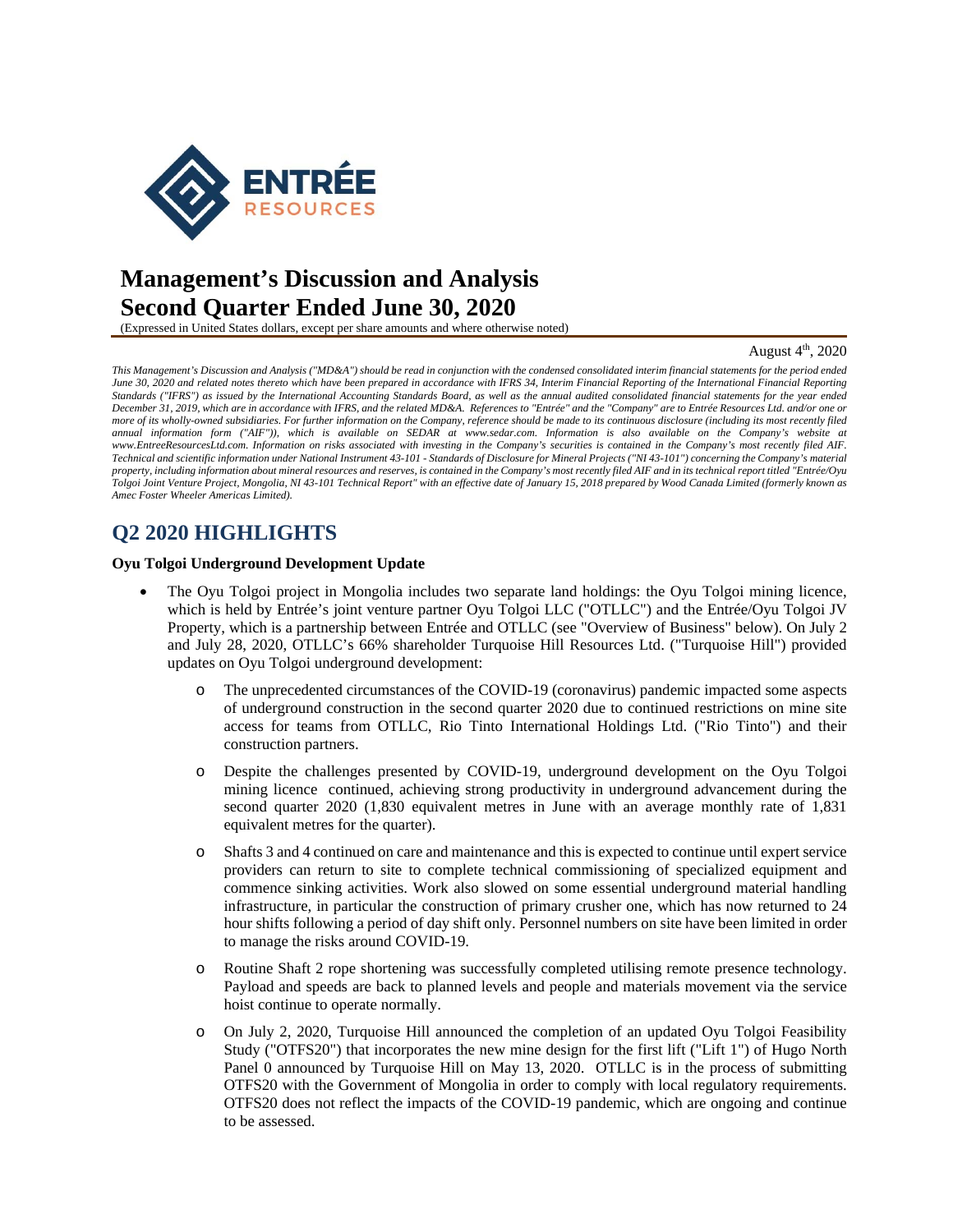- o Turquoise Hill also announced on July 2, 2020 its updated mineral resources and mineral reserves prepared in accordance with the requirements of NI 43-101 and CIM definition standards for mineral resources and mineral reserves (2014). The new mine design for Panel 0 reduces the mineral reserve estimate for the overall Hugo North Lift 1 underground mine due to the inclusion of two structural pillars planned to be located on the Oyu Tolgoi mining licence. However, the ore tonnes and contained copper, gold and silver for the Probable mineral reserve that Turquoise Hill reported for Hugo North Extension Lift 1 on the Entrée/Oyu Tolgoi JV Property have all increased.
- o The block cave design incorporated in OTFS20 provides for 120 metre structural pillars included to the north and south of Panel 0, protecting ore handling infrastructure (which will be moved into the structural pillars) and increasing the optionality of sequencing Panel 1 and Panel 2. The Hugo North Extension deposit on the Entrée/Oyu Tolgoi JV Property is located at the northern portion of Panel 1 and is not affected by the pillars.
- o Turquoise Hill believes the existing feasibility study designs for Panel 1 and Panel 2 remain executable based on the current orebody understanding. However, with the introduction of structural pillars, Panels 1 and 2 become independent, allowing for much greater operational flexibility.
- Panel 1 and Panel 2 design optimization studies have been initiated by OTLLC and Rio Tinto. The studies are not expected to delay the ramp up of Panel 1 or Panel 2. Drilling work is underway and the resulting updates to geotechnical modelling and mine design review are expected by Turquoise Hill to continue into 2021.
- o OTFS20 incorporates an update to the first sustainable production schedule and capital cost estimates for the underground mine development based on the new block cave mine design for Panel 0. The new design anticipates a base case development capital cost of \$6.8 billion, with a range of \$6.6 billion to \$7.1 billion, and a target to first sustainable production from the Oyu Tolgoi mining licence of February 2023, with a target range between October 2022 and June 2023, inclusive of an allowance for schedule contingency. The mine design for Panel 0 will now undergo further detailed design, engineering and optimization to support the definitive estimate review (the "Definitive Estimate"), expected to be completed by OTLLC, Rio Tinto and Turquoise Hill before the end of the year, subject to any delays due to the impacts of the COVID-19 pandemic.

### **Entrée/Oyu Tolgoi JV Property**

 Entrée's 2018 Technical Report completed on its interest in the Entrée/Oyu Tolgoi JV Property discusses two development scenarios, a reserve case (the "2018 Reserve Case") and a Life-of-Mine ("LOM") Preliminary Economic Assessment (the "2018 PEA"). The 2018 Reserve Case is based only on mineral reserves attributable to the Entrée/Oyu Tolgoi joint venture (the "Entrée/Oyu Tolgoi JV") from Lift 1 of the Hugo North Extension underground block cave. Both the 2018 Reserve Case and the 2018 PEA are based on information reported within the 2016 Oyu Tolgoi Feasibility Study ("OTFS16"). Once the Definitive Estimate and the Panel 1 optimization studies have been completed and delivered to Entrée with OTFS20, the Company will be able to assess the potential impact on Entrée/Oyu Tolgoi JV Property mineral resources and reserves as well as production and financial assumptions and outputs from the two alternative cases, the 2018 Reserve Case and the 2018 PEA. Entrée will continue to evaluate any information made available to it by Rio Tinto or OTLLC and will update the market accordingly.

### **Corporate**

- Q2 2020 operating loss was \$0.5 million compared to the operating loss of \$0.4 million in Q2 2019. The increase was due to professional and advisory fees related to advancing potential amendments to the Entrée/Oyu Tolgoi joint venture agreement (the "Entrée/Oyu Tolgoi JVA").
- Q2 2020 operating cash outflow after working capital was \$0.4 million compared to a \$0.5 million operating cash outflow in Q2 2019.
- As at June 30, 2020, the cash balance was \$4.5 million and the working capital balance was \$4.4 million. The Company holds the majority of its cash in Canadian currency.
- The Company recognises the unprecedented situation surrounding the ongoing COVID-19 pandemic and is closely monitoring the effect of the COVID-19 pandemic on its business and operations and will continue to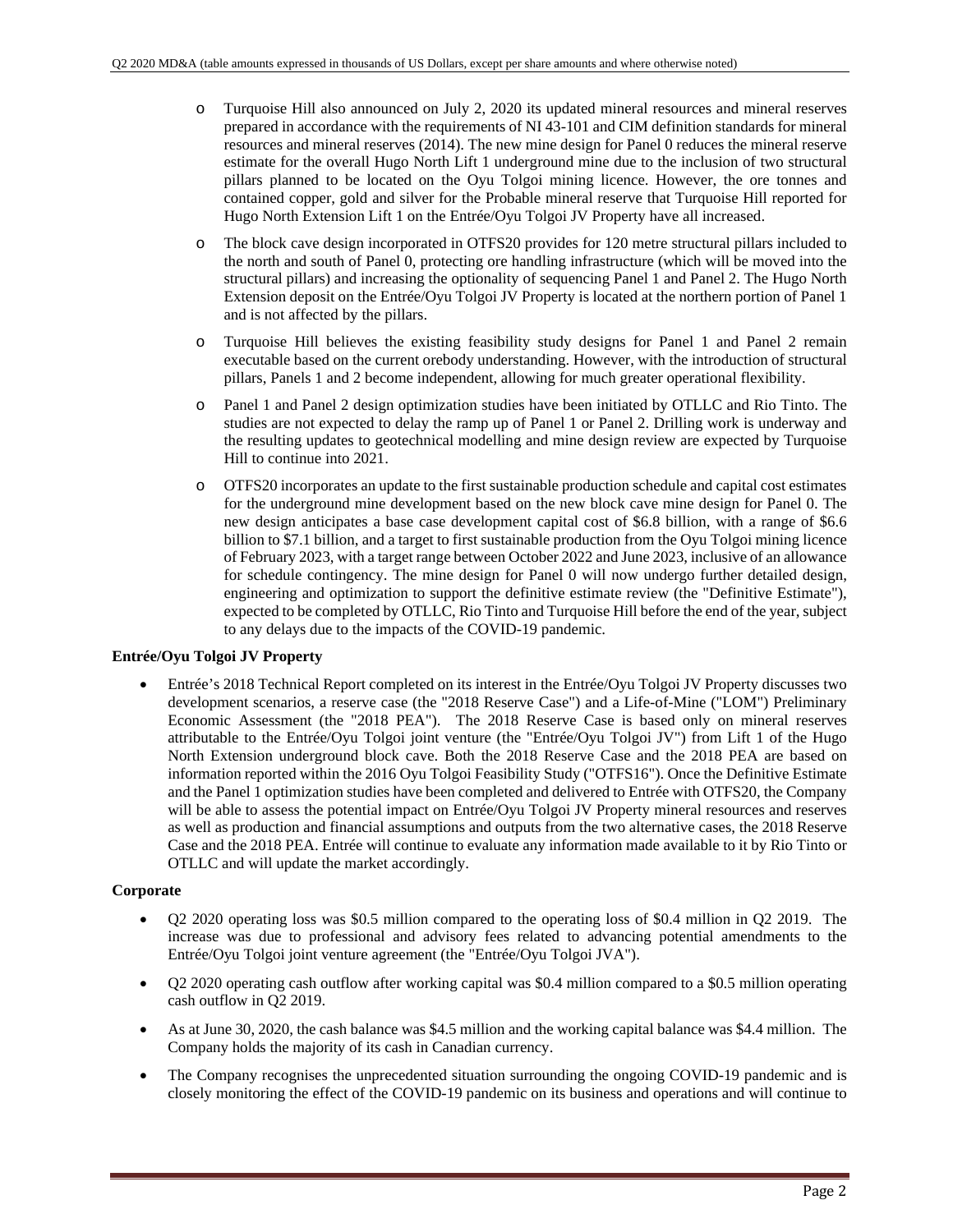update the market on the impacts to the Company's business and operations in relation to these extraordinary circumstances. See "Critical Accounting Estimates, Risks and Uncertainties" below.

### **OVERVIEW OF BUSINESS**

Entrée is a mineral resource company with interests in development and exploration properties in Mongolia, Peru and Australia.

The Company's principal asset is its interest in the Entrée/Oyu Tolgoi joint venture property (the "Entrée/Oyu Tolgoi JV Property") – a carried 20% participating interest in two of the Oyu Tolgoi project deposits, and a carried 20% or 30% interest (depending on the depth of mineralization) in the surrounding large, underexplored, highly prospective land package located in the South Gobi region of Mongolia. Entrée's joint venture partner, OTLLC, holds the remaining interest.

The Oyu Tolgoi project includes two separate land holdings: the Oyu Tolgoi mining licence, which is held by OTLLC (66% Turquoise Hill and 34% the Government of Mongolia), and the Entrée/Oyu Tolgoi JV Property, which is a partnership between Entrée and OTLLC. The Entrée/Oyu Tolgoi JV Property comprises the eastern portion of the Shivee Tolgoi mining licence, and all of the Javhlant mining licence, which mostly surround the Oyu Tolgoi mining licence (Figure 1). Both the Shivee Tolgoi and Javhlant mining licences are held by Entrée. The terms of the Entrée/Oyu Tolgoi JV state that Entrée has a 20% participating interest with respect to mineralization extracted from deeper than 560 metres below surface and a 30% participating interest with respect to mineralization extracted from above 560 metres depth.

The Entrée/Oyu Tolgoi JV Property includes the Hugo North Extension copper-gold deposit (also referred to as "HNE") and the majority of the Heruga copper-gold-molybdenum deposit. The resources at Hugo North Extension include a Probable reserve, which is part of Lift 1 of the Oyu Tolgoi underground block cave mining operation. Lift 1 is in development by project operator Rio Tinto. When completed, Oyu Tolgoi is expected to become the world's third largest copper mine.

In addition to the Hugo North Extension copper-gold deposit, the Entrée/Oyu Tolgoi JV Property includes approximately 94% of the resource tonnes outlined at the Heruga copper-gold-molybdenum deposit and a large exploration land package, which together form a significant component of the overall Oyu Tolgoi project.

The Company also has the following assets:

- Blue Rose JV a 56.53% interest in the Blue Rose joint venture ("Blue Rose JV") on minerals other than iron ore on Exploration Licence 6006 ("EL 6006") in the Olary Region of South Australia. The Blue Rose JV partners also have certain rights and royalties with respect to iron ore outlined or extracted from the area covered by EL 6006.
- The right to Cañariaco Project Royalty Pass-Through Payments (see "Cañariaco Project Royalty Payments" section below).

The Company's corporate headquarters are located in Vancouver, British Columbia, Canada. Field operations are conducted out of local offices in Mongolia.

As at June 30, 2020 and the date of this MD&A, Rio Tinto beneficially owns 30,366,129 common shares (including 13,799,333 common shares held by Turquoise Hill), or 17.3% of the outstanding shares of the Company. As at June 30, 2020 and the date of this MD&A, Sandstorm Gold Ltd. ("Sandstorm") owns 37,336,880 common shares, or 21.3% of the outstanding shares of the Company.

Effective October 1, 2019, the Company voluntarily withdrew its common shares from listing on NYSE American LLC and its common shares commenced trading on the Over-the-Counter OTCQB Venture Market ("OTCQB") under the trading symbol "ERLFF". On April 24, 2006, the Company's common shares began trading on the Toronto Stock Exchange ("TSX") and discontinued trading on the TSX Venture Exchange. The trading symbol remained "ETG".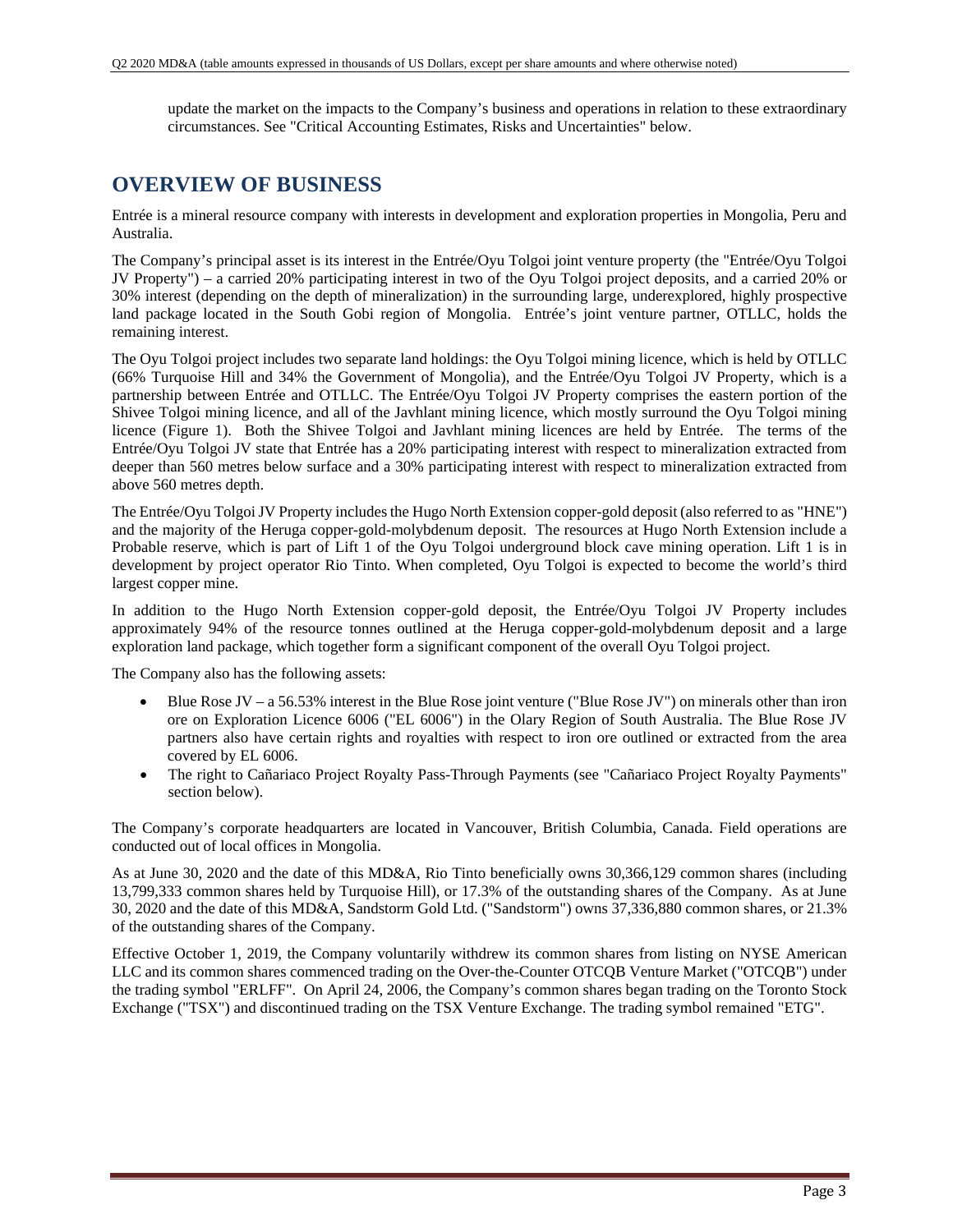## **OUTLOOK AND STRATEGY**

The Company's primary objective for the 2020 year is to work with other Oyu Tolgoi stakeholders to advance potential amendments to the Entrée/Oyu Tolgoi JVA that currently governs the relationship between Entrée and OTLLC and upon finalization, transfer the Shivee Tolgoi and Javhlant mining licences to OTLLC as manager of the Entrée/Oyu Tolgoi JV. The form of Entrée/Oyu Tolgoi JVA was agreed between the parties in 2004, prior to the execution of the Oyu Tolgoi Investment Agreement and commencement of underground development. The Company currently is registered in Mongolia as the 100% ultimate holder of the Shivee Tolgoi and Javhlant mining licences.

The Company believes that amendments that align the interests of all stakeholders as they are now understood, would be in the best interests of all stakeholders, provided there is no net erosion of value to Entrée. No agreements have been finalized and there are no assurances agreements may be finalized in the future.

The Company continues to expect 2020 full year expenditures, which include Mongolian site management and compliance costs, to be between \$1.5 million and \$1.7 million.

## **ENTRÉE/OYU TOLGOI JV PROPERTY AND SHIVEE WEST PROPERTY – MONGOLIA**

### **2018 Technical Report Highlights**

In Q1 2018, the Company announced the results of a technical report (the "2018 Technical Report") completed on its interest in the Entrée/Oyu Tolgoi JV Property. The 2018 Technical Report discusses two development scenarios, the 2018 Reserve Case and the 2018 PEA. The 2018 Reserve Case is based only on mineral reserves attributable to the Entrée/Oyu Tolgoi JV from Lift 1 of the Hugo North Extension underground block cave.

The 2018 PEA is an alternative development scenario completed at a conceptual level that assesses the inclusion of the second lift of Hugo North Extension ("Lift 2") and Heruga into an overall mine plan with Hugo North Extension Lift 1. The 2018 PEA includes Indicated and Inferred resources from Hugo North Extension Lifts 1 and 2, and Inferred resources from Heruga. Significant development and capital decisions will be required for the eventual development of Hugo North Extension Lift 2 and Heruga once production commences at Hugo North Extension Lift 1.

Both the 2018 Reserve Case and the 2018 PEA are based on information reported within OTFS16, completed by OTLLC on the Oyu Tolgoi project (refer to Turquoise Hill's press release dated October 21, 2016). OTFS16 discusses the mine plan for Lift 1 of the Hugo North (including Hugo North Extension) underground block cave on both the Oyu Tolgoi mining licence and the Entrée/Oyu Tolgoi JV Property. Rio Tinto is managing the construction and eventual operation of Lift 1 as well as any future development of deposits included in the 2018 PEA. In 2019, subsequent to the completion of OTFS16 and the 2018 Technical Report, Rio Tinto advised that more detailed geotechnical information and different ground conditions have required a review of the mine design and the development schedule reflected in OTFS16 and the 2018 Technical Report. On July 2, 2020, Turquoise Hill announced the completion of OTFS20, which incorporates the new mine design for Hugo North Lift 1 Panel 0 announced by Turquoise Hill on May 13, 2020 and updated mineral resources and reserves for the Oyu Tolgoi project. A Definitive Estimate of cost and schedule is expected to be completed by OTLLC, Rio Tinto and Turquoise Hill before the end of the year, subject to any delays due to the impacts of the COVID-19 pandemic. In addition, Panel 1 and Panel 2 design optimization studies have been initiated by OTLLC and Rio Tinto. Drilling work is underway and the resulting updates to geotechnical modelling and mine design review are expected by Turquoise Hill to continue into 2021. Once the Definitive Estimate and the Panel 1 optimization studies have been completed and delivered to Entrée with OTFS20, the Company will be able to assess the potential impact on Entrée/Oyu Tolgoi JV Property mineral resources and reserves as well as production and financial assumptions and outputs from the two alternative cases, the 2018 Reserve Case and the 2018 PEA.

Readers are cautioned that the Company has not yet been provided with OTFS20 or any of the data or assumptions underlying OTFS20, the block cave designs in OTFS20 or Turquoise Hill's updated mineral resources and reserves and the Company is therefore unable to verify such data or the scientific and technical disclosures made by Turquoise Hill at this time. Information in this MD&A of a scientific or technical nature regarding the Entrée/Oyu Tolgoi JV Project is derived from the 2018 Technical Report. The 2018 Technical Report has been filed on SEDAR and is available for review under the Company's profile on SEDAR (www.sedar.com) or on www.EntreeResourcesLtd.com.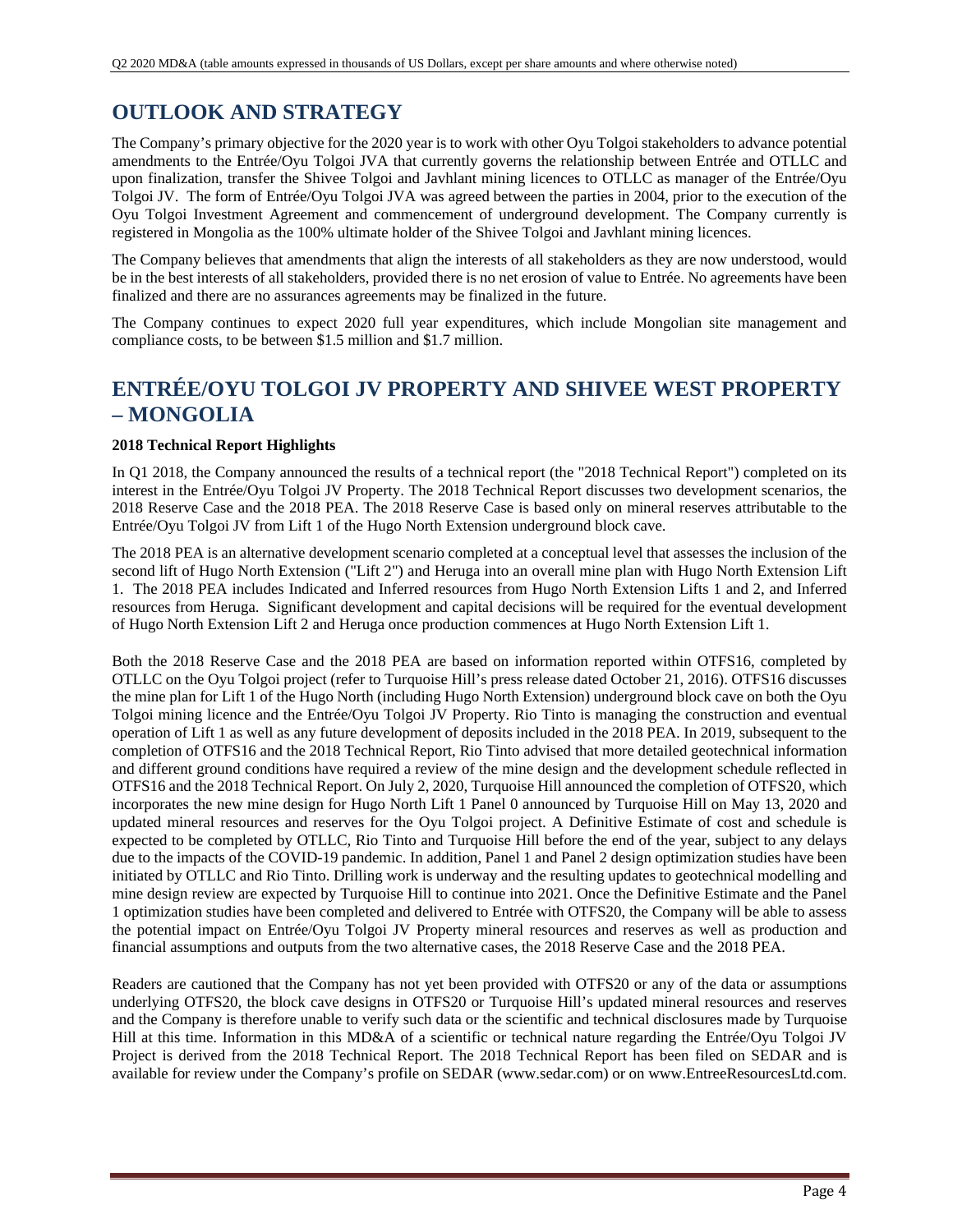| Entrée/Oyu Tolgoi JV Property  | <b>Units</b> | <b>2018 Reserve Case</b>                                                 | <b>2018 PEA</b>                                                             |
|--------------------------------|--------------|--------------------------------------------------------------------------|-----------------------------------------------------------------------------|
| Probable Reserve Feed          |              | 35 Mt @ 1.59% Cu,<br>0.55 g/t Au, 3.72 g/t Ag<br>$(1.93\% \text{ CuEq})$ |                                                                             |
| <b>Indicated Resource Feed</b> |              | ----                                                                     | 113 Mt @ 1.42% Cu,<br>$0.50$ g/t Au, 3.63 g/t Ag<br>$(1.73\% \text{ CuEq})$ |
| <b>Inferred Resource Feed</b>  |              | ----                                                                     | 708 Mt @ 0.53% Cu,<br>0.44 g/t Au, 1.79 g/t Ag<br>$(0.82 \%$ CuEq)          |
| Copper Recovered               | Mlb          | 1,115                                                                    | 10,497                                                                      |
| <b>Gold Recovered</b>          | koz          | 514                                                                      | 9,367                                                                       |
| <b>Silver Recovered</b>        | koz          | 3,651                                                                    | 45,378                                                                      |

LOM highlights of the production from the 2018 Reserve Case and the 2018 PEA are summarized as follows:

*Notes:* 

*1. Mineral reserves and mineral resources are reported on a 100% basis.* 

*2. Entrée has a 20% interest in the above processed material and recovered metal.* 

*3. The mineral reserves in the 2018 Reserve Case are not additive to the mineral resources in the 2018 PEA.* 

*4. Copper equivalent ("CuEq") is calculated as shown in the footnotes to the Mineral Resources Table below.* 

The economic analysis in the 2018 PEA does not have as high a level of certainty as the 2018 Reserve Case. The 2018 PEA is preliminary in nature and includes Inferred mineral resources that are considered too speculative geologically to have the economic considerations applied to them that would enable them to be categorized as mineral reserves, and there is no certainty that the 2018 PEA will be realized. Mineral resources are not mineral reserves and do not have demonstrated economic viability.

In both development options (2018 Reserve Case and 2018 PEA) the 2018 Technical Report only contemplates the production and cash flows attributable to the Entrée/Oyu Tolgoi JV Property, not production and cash flows for other mineral deposits located on the Oyu Tolgoi mining licence owned 100% by OTLLC. Note the production and cash flows from these two development options are not additive.

Below are some of the key production assumptions and outputs from the two alternative cases, the 2018 Reserve Case and the 2018 PEA. All figures shown for both cases are reported on a 100% Entrée/Oyu Tolgoi JV basis.

Key items per the 2018 Reserve Case outputs are as follows:

- Entrée/Oyu Tolgoi JV Property development production from Hugo North Extension Lift 1 is assumed to start in 2021 with initial block cave production starting in 2026.
- 14-year mine life (5-years development production and 9-years block cave production).
- Maximum production rate of approximately 24,000 tonnes per day ("tpd"), which is blended with production from OTLLC's Oyut open pit deposit and Hugo North deposit to reach an average mill throughput of approximately 110,000 tpd.

Key items per the 2018 PEA outputs are as follows:

| Entrée/Oyu Tolgoi JV Property  | Units | 2018 PEA <sup>(1)</sup> |                        |  |  |  |  |  |
|--------------------------------|-------|-------------------------|------------------------|--|--|--|--|--|
|                                |       | HNE Lift $1 +$ Lift $2$ | HNE Lift $1+2+$ Heruga |  |  |  |  |  |
| Mine Life $(2)$                | Years | 33                      | $77*$                  |  |  |  |  |  |
| Metal Recovered <sup>(3)</sup> |       |                         |                        |  |  |  |  |  |
| Copper                         | Mlb   | 5,579                   | 10,497                 |  |  |  |  |  |
| Gold                           | Koz   | 2,637                   | 9,367                  |  |  |  |  |  |
| Silver                         | Koz   | 20.442                  | 45,378                 |  |  |  |  |  |

*Notes:* 

*1. The economic analysis in the 2018 PEA does not have as high a level of certainty as the 2018 Reserve Case. The 2018 PEA is preliminary in nature and includes Inferred mineral resources that are considered too speculative geologically to have the economic considerations applied*  to them that would enable them to be categorized as mineral reserves, and there is no certainty that the 2018 PEA will be realized. Mineral *resources are not mineral reserves and do not have demonstrated economic viability.*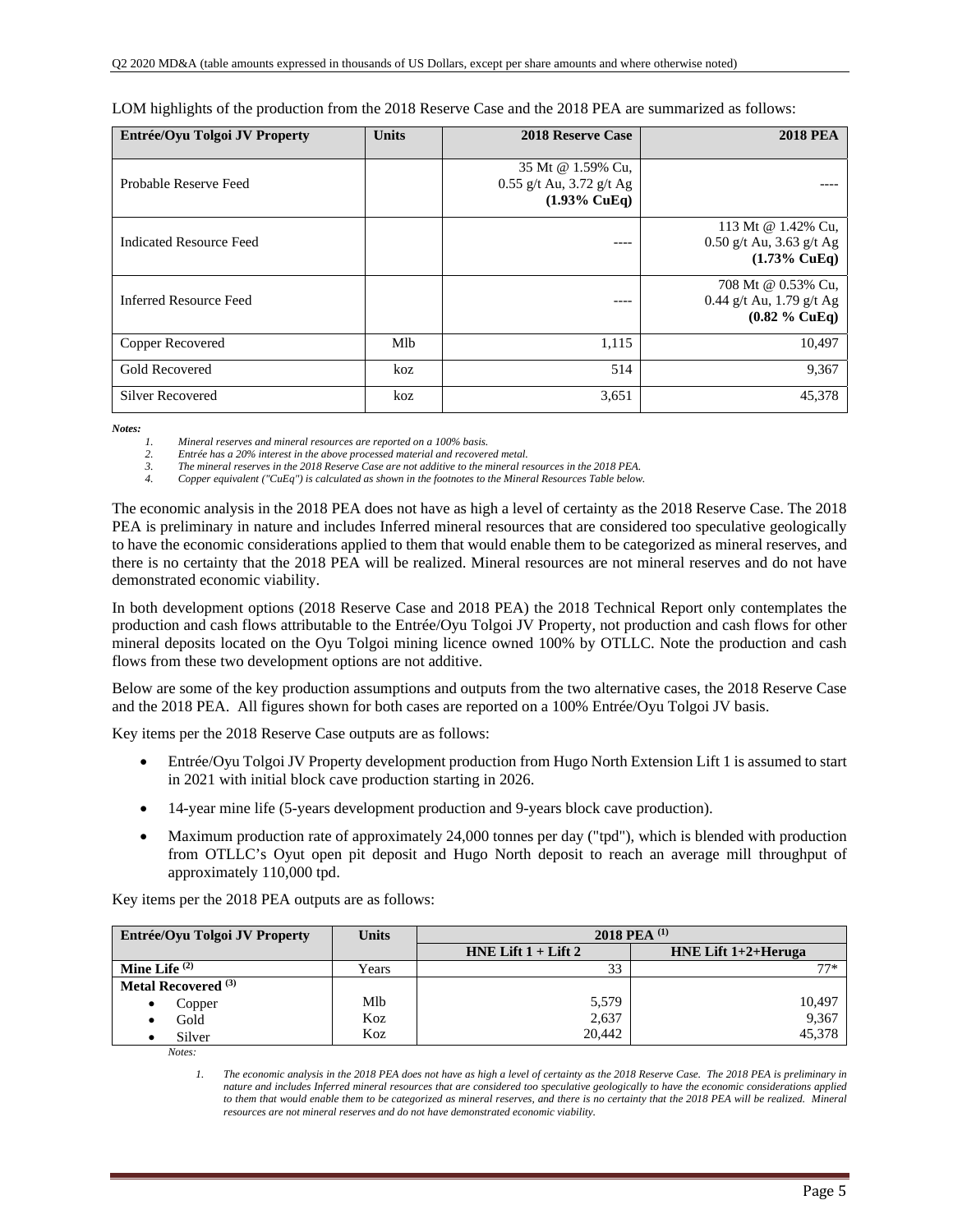- *2. \*The 2018 PEA covers a period from 2021 to 2097 (77 years), but there is an 11-year period (2054-2064) with no mining from the Entrée/Oyu* 
	- *Tolgoi JV Property when other mineralization from the Oyu Tolgoi mining licence is being mined and processed.*
- *3. Entrée has a 20% attributable interest in the recovered metal.*
- Mineralization mined from the Entrée/Oyu Tolgoi JV Property is blended with production from other deposits on the Oyu Tolgoi mining licence to reach a mill throughput of 110,000 tpd.
- Development schedule assumptions for Entrée/Oyu Tolgoi JV Property:
	- 2021 start of Lift 1 development production and in 2026 initial Lift 1 block cave production
	- 2028 Lift 2 development production and in 2035 initial Lift 2 block cave production
	- 2065 Heruga development production and in 2069 initial block cave production

The 2018 PEA and the 2018 Reserve Case are not mutually exclusive; if the 2018 Reserve Case is developed and brought into production, the mineralization from Hugo North Extension Lift 2 and Heruga is not sterilized or reduced in tonnage or grades. Heruga could be a completely standalone underground operation, independent of other Oyu Tolgoi project underground development, and provides considerable flexibility for mine planning and development.

### **Summary and Location of Project**

The "Entrée/Oyu Tolgoi JV Project" (shown on Figure 1) comprises the Entrée/Oyu Tolgoi JV Property and the Shivee West Property (see "Shivee West Property Summary" below). The Entrée/Oyu Tolgoi JV Project completely surrounds OTLLC's Oyu Tolgoi mining licence and forms a significant portion of the overall Oyu Tolgoi project area. Figure 1 also shows the main mineral deposits that form the Oyu Tolgoi trend of porphyry deposits and several priority exploration targets, including Airstrip, Bumbat Ulaan, Mag West, Gravity Ridge and Southwest IP.

The Entrée/Oyu Tolgoi JV Project is located within the Aimag (province) of Ömnögovi in the South Gobi region of Mongolia, about 570 kilometres ("km") south of the capital city of Ulaanbaatar and 80 km north of the border with China.

The Entrée/Oyu Tolgoi JV Property comprises the eastern portion of the Shivee Tolgoi mining licence and all of the Javhlant mining licence, and hosts:

- The Hugo North Extension copper-gold porphyry deposit (Lift 1 and Lift 2):
	- Lift 1 is the upper portion of the Hugo North Extension copper-gold porphyry deposit and forms the basis of the 2018 Reserve Case. It is the northern portion of Hugo North Lift 1 Panel 1. Based on the mine design discussed in OTFS16 and the 2018 Technical Report, development would cross north onto the Entrée/Oyu Tolgoi JV Property in approximately 2021. Hugo North Extension Lift 1 Probable reserves included in the 2018 Reserve Case are: 35 million tonnes ("Mt") grading 1.59% copper, 0.55 grams per tonne ("g/t") gold, and 3.72 g/t silver. Lift 1 mineral resources are also included in the alternative development scenario, as part of the mine plan for the 2018 PEA. Once OTLLC, Turquoise Hill and Rio Tinto have completed the Definitive Estimate and Panel 1 optimization studies and delivered them to Entrée with OTFS20, the Company anticipates it will be able to assess the potential impact on mineral resources and reserves and the development schedule for the Entrée/Oyu Tolgoi JV Property.
	- Lift 2 is immediately below Lift 1 and is the next potential phase of underground mining, once Lift 1 mining is complete. Lift 2 is currently included as part of the alternative, 2018 PEA mine plan. Hugo North Extension Lift 2 resources included in the 2018 PEA mine plan are: 78 Mt (Indicated), grading 1.34% copper, 0.48 g/t gold, and 3.59 g/t silver; plus 88.4 Mt (Inferred), grading 1.34% copper, 0.48 g/t gold, and 3.59 g/t silver.
- The Heruga copper-gold-molybdenum porphyry deposit is at the south end of the Oyu Tolgoi trend of porphyry deposits. Approximately 94% of the Heruga deposit occurs on the Entrée/Oyu Tolgoi JV Property. The 2018 PEA includes Heruga as the final deposit to be mined, as two separate block caves, one to the south with a slightly deeper block cave to the north. The portion of the Heruga mineral resources that occur on the Entrée/Oyu Tolgoi JV Property and are part of the alternative, 2018 PEA mine plan include 620 Mt (Inferred) grading 0.42% copper, 0.43 g/t gold, and 1.53 g/t silver.
- A large prospective land package.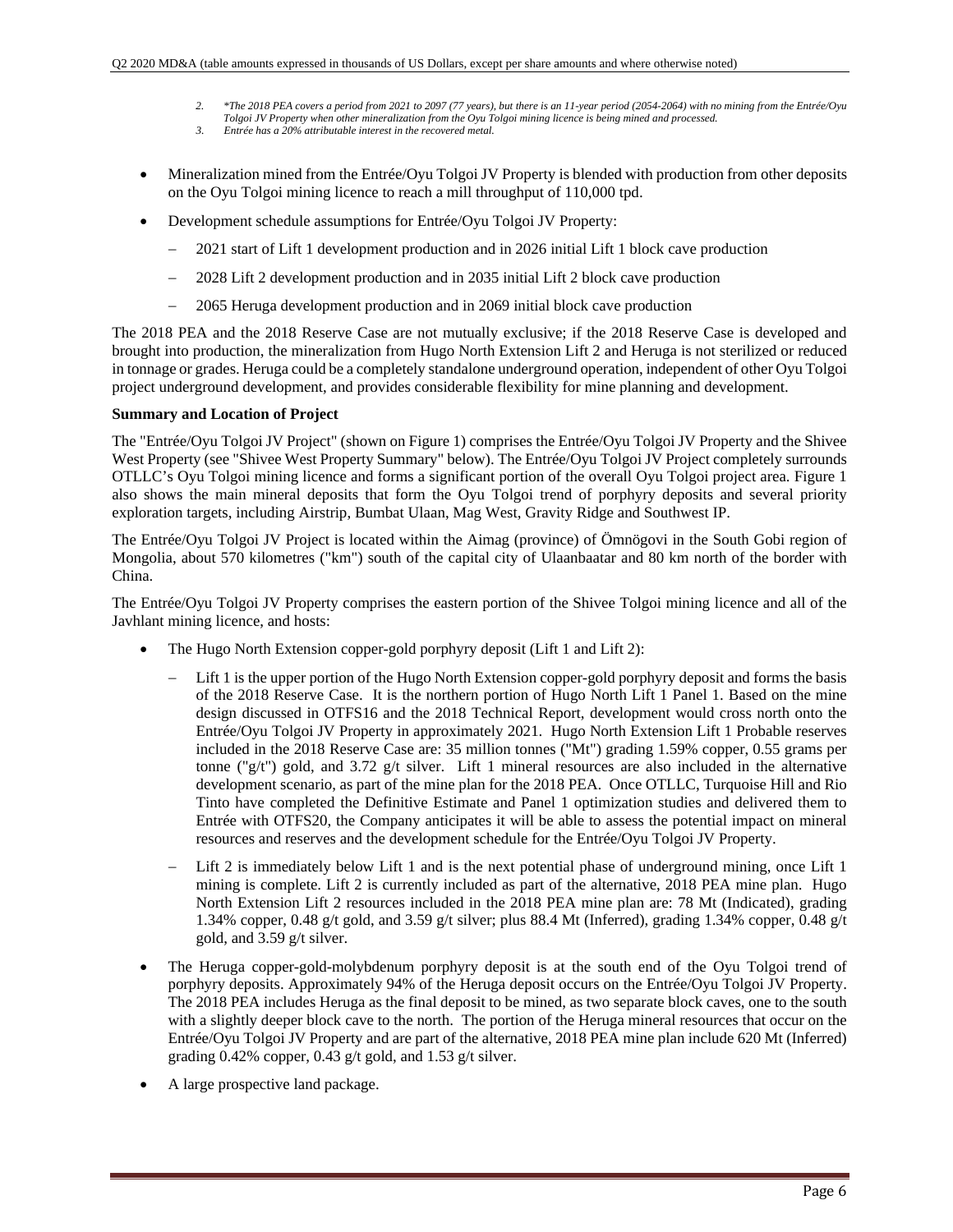Entrée has a 20% or 30% (depending on the depth of mineralization) participating interest in the Entrée/Oyu Tolgoi JV with OTLLC holding the remaining 80% (or 70%) interest. OTLLC has a 100% interest in other Oyu Tolgoi project areas, including the Oyut open pit, which is currently in production, and the Hugo North and Hugo South deposits on the Oyu Tolgoi mining licence.





*Notes:* 

- *1. \*The Shivee West Property is subject to a License Fees Agreement between Entrée and OTLLC and may ultimately be included in the Entrée/Oyu Tolgoi JV Property.*
- *2. \*\* Outline of mineralization projected to surface.*
- *3. Entrée has a 20% participating interest in the Hugo North Extension and Heruga resources and reserves.*

Figure 1 shows the location of a north-northeast oriented, west-looking cross section (A-A') through the 12.4 km-long trend of porphyry deposits that comprise the Oyu Tolgoi project. The cross section is shown on Figure 2 with the Entrée/Oyu Tolgoi JV Property to the right (north) and left (south) of the central portion, the Oyu Tolgoi mining licence,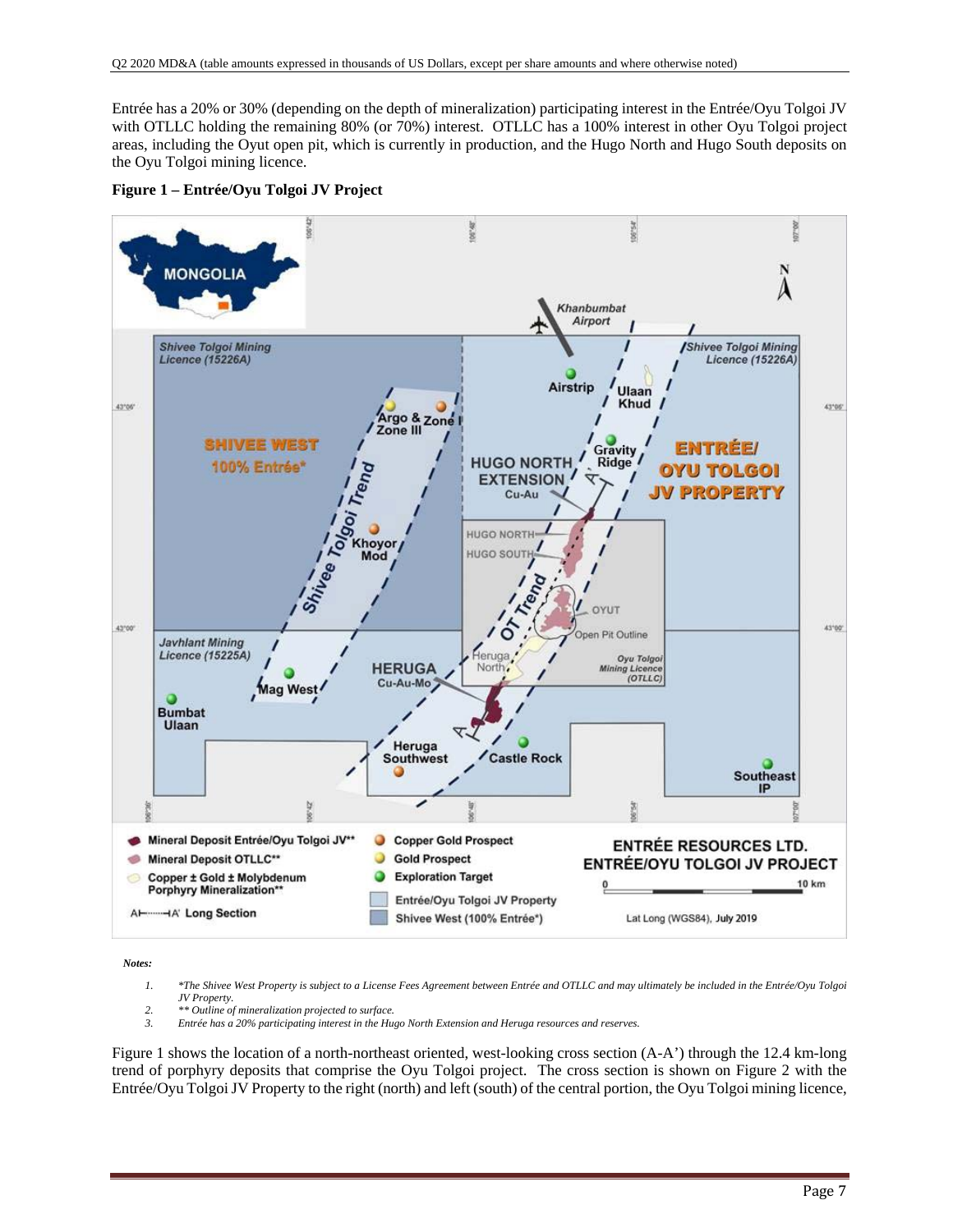held 100% by OTLLC. The deposits that are included in the mine plans for the two alternative cases, the 2018 Reserve Case and the 2018 PEA, are shown on Figure 2.



**Figure 2 – Cross Section Through the Oyu Tolgoi Trend of Porphyry Deposits** 

The 2018 Technical Report forms the basis for the scientific and technical information in this MD&A regarding the Entrée/Oyu Tolgoi JV Project. Portions of the information are based on assumptions, qualifications and procedures which are not fully described herein. Reference should be made to the Company's AIF dated March 13, 2020 and to the full text of the 2018 Technical Report, which are available on the Company's website (www.EntreeResourcesLtd.com) or on SEDAR (www.sedar.com).

### **Capital and Operating Costs**

Under the terms of the Entrée/Oyu Tolgoi JV, OTLLC is responsible for 80% of all costs incurred on the Entrée/Oyu Tolgoi JV Property for the benefit of the Entrée/Oyu Tolgoi JV, including capital expenditures, and Entrée is responsible for the remaining 20%. In accordance with the terms of the Entrée/Oyu Tolgoi JVA, Entrée has elected to have OTLLC debt finance Entrée's share of costs for approved programs and budgets, with interest accruing at OTLLC's actual cost of capital or prime +2%, whichever is less, at the date of the advance. Debt repayment may be made in whole or in part from (and only from) 90% of monthly available cash flow arising from the sale of Entrée's share of products. Available cash flow means all net proceeds of sale of Entrée's share of products in a month less Entrée's share of costs of Entrée/Oyu Tolgoi JV activities for the month that are operating costs under Canadian generally-accepted accounting principles.

The following is a description of how Entrée recognizes its share of Oyu Tolgoi project capital costs, specifically, the timing of recognition under the terms of the Entrée/Oyu Tolgoi JVA and generally accepted accounting principles.

Under the terms of the Entrée/Oyu Tolgoi JVA, any mill, smelter and other processing facilities and related infrastructure will be owned exclusively by OTLLC and not by Entrée. Mill feed from the Entrée/Oyu Tolgoi JV Property will be transported to the concentrator and processed at cost (using industry standards for calculation of cost including an amortization of capital costs). Underground infrastructure on the Oyu Tolgoi mining licence is also owned exclusively by OTLLC, although the Entrée/Oyu Tolgoi JV will eventually share usage once underground development crosses onto the Entrée/Oyu Tolgoi JV Property. As a result of this, Entrée recognizes those capital costs incurred by OTLLC on the Oyu Tolgoi mining licence as an amortization charge for capital costs that will be calculated in accordance with Canadian generally accepted accounting principles determined yearly based on the estimated tonnes of concentrate produced for Entrée's account during that year relative to the estimated total life-of-mine concentrate to be produced (for processing facilities and related infrastructure), or the estimated total life-of-mine tonnes to be milled from the relevant deposit(s) (in the case of underground infrastructure). The charge is made to Entrée's operating account when the Entrée/Oyu Tolgoi JV mine production is actually milled.

For direct capital cost expenditures on the Entrée/Oyu Tolgoi JV Property, Entrée will recognize its proportionate share of costs at the time of actual expenditure.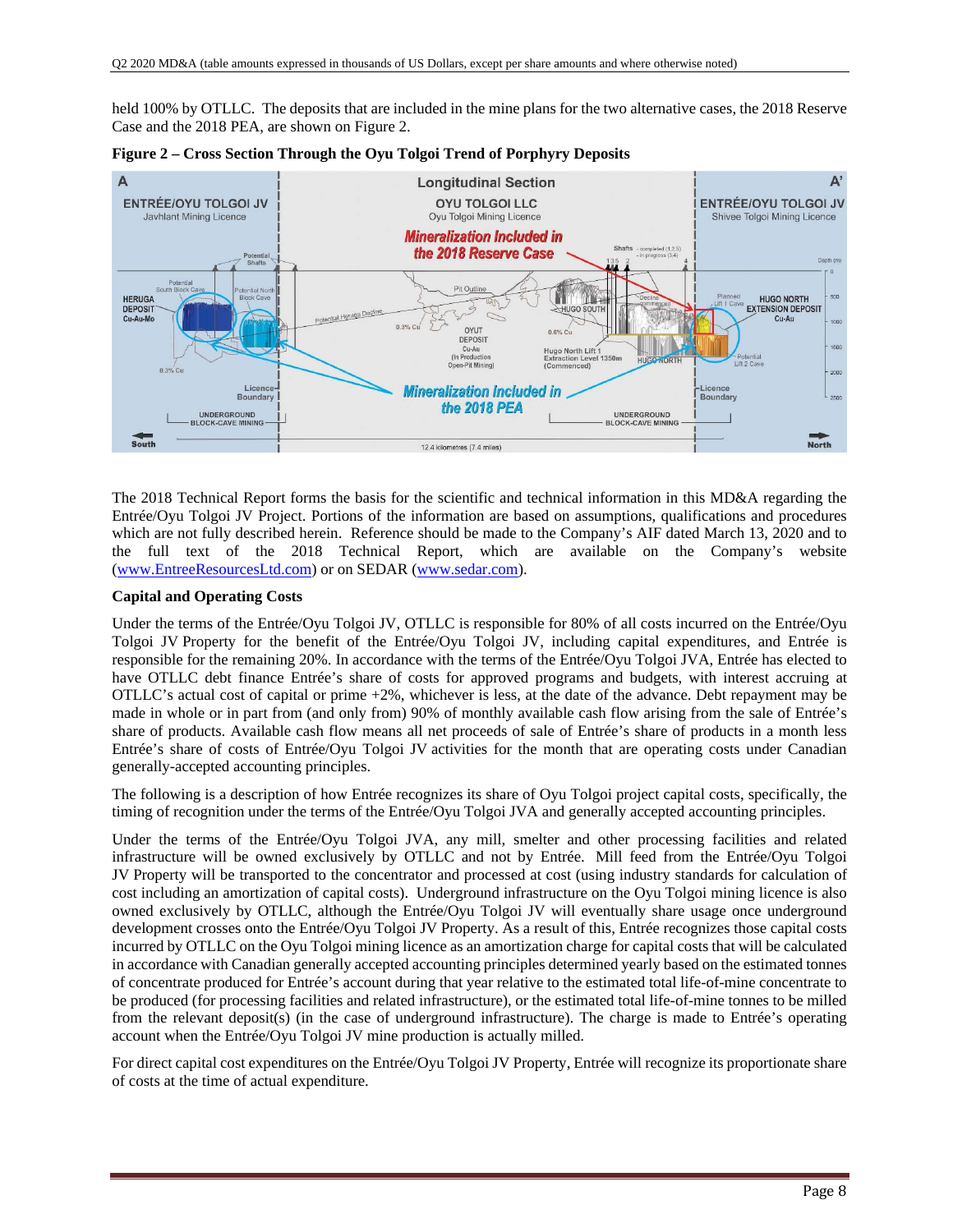The 2018 Technical Report is based on data provided by OTLLC, including mining schedules and annual capital and operating cost estimates prepared for OTFS16, as well as Entrée's interpretation of the commercial terms applicable to the Entrée/Oyu Tolgoi JV, and certain assumptions regarding taxes and royalties. The 2018 Technical Report has not been reviewed or endorsed by OTLLC. There can be no assurance that OTLLC or its shareholders will not interpret certain terms or conditions, or attempt to renegotiate some or all of the material terms governing the joint venture relationship, in a manner which could have an adverse effect on Entrée's future cash flow and financial condition.

Subsequent to the completion of OTFS16 and the 2018 Technical Report, Rio Tinto advised that more detailed geotechnical information and different ground conditions have required a review of the mine design and the development schedule reflected in OTFS16 and the 2018 Technical Report. On July 2, 2020, Turquoise Hill announced the completion of OTFS20, which incorporates the new mine design for Hugo North Lift 1 Panel 0 announced by Turquoise Hill on May 13, 2020 and updated mineral resources and reserves for the Oyu Tolgoi project. A Definitive Estimate of cost and schedule is expected to be completed by OTLLC, Rio Tinto and Turquoise Hill before the end of the year, subject to any delays due to the impacts of the COVID-19 pandemic. In addition, Panel 1 and Panel 2 design optimization studies have been initiated by OTLLC and Rio Tinto. Drilling work is underway and the resulting updates to geotechnical modelling and mine design review are expected by Turquoise Hill to continue into 2021. Once the Definitive Estimate and the Panel 1 optimization studies have been completed and delivered to Entrée with OTFS20, the Company will be able to assess the potential impact on its share of capital and operating costs in the two alternative cases, the 2018 Reserve Case and the 2018 PEA.

### **Mineral Resources and Mineral Reserves – Entrée/Oyu Tolgoi JV Property**

The following Entrée/Oyu Tolgoi JV Property mineral resource estimates reported in the 2018 Technical Report for the Hugo North Extension and Heruga deposits have an effective date of January 15, 2018:

|                                               | Entrée/Oyu Tolgoi JV Property- Mineral Resources |      |       |       |       |        |        |                        |        |       |  |  |  |
|-----------------------------------------------|--------------------------------------------------|------|-------|-------|-------|--------|--------|------------------------|--------|-------|--|--|--|
|                                               | Tonnage                                          | Cu   | Au    | Ag    | Mo    | CuEq   |        | <b>Contained Metal</b> |        |       |  |  |  |
| Classification                                | (Mt)                                             | (%)  | (g/t) | (g/t) | (ppm) | $(\%)$ | Cu     | Au                     | Ag     | Mo    |  |  |  |
|                                               |                                                  |      |       |       |       |        | (Mlb)  | (Koz)                  | (Koz)  | (Mlb) |  |  |  |
| Hugo North Extension $(>0.37\%$ CuEq Cut-Off) |                                                  |      |       |       |       |        |        |                        |        |       |  |  |  |
| Indicated                                     | 122                                              | 1.68 | 0.57  | 4.21  |       | 2.03   | 4.515  | 2.200                  | 16,500 |       |  |  |  |
| Inferred                                      | 174                                              | 1.00 | 0.35  | 2.73  |       | 1.21   | 3,828  | 2,000                  | 15,200 |       |  |  |  |
| Heruga $(>0.37\%$ CuEq Cut-Off)               |                                                  |      |       |       |       |        |        |                        |        |       |  |  |  |
| Inferred                                      | 1,700                                            | 0.39 | 0.37  | 1.39  | 113.2 | 0.64   | 14,604 | 20,410                 | 75,932 | 424   |  |  |  |

*Notes:* 

- *2. Mineral resources are reported inclusive of the mineral resources converted to mineral reserves. Mineral resources that are not mineral reserves do not have demonstrated economic viability.*
- *3. Mineral resources are constrained within three-dimensional shapes and above a CuEq grade. The CuEq formula was developed in 2016, and is CuEq16*   $= Cu + ((Au*AuRev) + (Ag*AgRev) + (Mo*MoRev)) \div CuRev$ ; where  $CuRev = (3.01*22.0462)$ ; AuRev = (1250/31.103477\*RecAu); AgRev = *(20.37/31.103477\*RecAg); MoRev = (11.90\*0.00220462\*RecMo); RecAu = Au recovery/Cu recovery; RecAg = Ag recovery/Cu recovery; RecMo = Mo recovery/Cu recovery. Differential metallurgical recoveries were taken into account when calculating the copper equivalency formula. The metallurgical recovery relationships are complex and relate both to grade and Cu:S ratios. The assumed metal prices are \$3.01/lb for copper, \$1,250.00/oz for gold, \$20.37/oz for silver, and \$11.90/lb for molybdenum. Molybdenum grades are only considered high enough to support potential construction of a molybdenum recovery circuit at Heruga, and hence the recoveries of molybdenum are zeroed out for Hugo North Extension. A net smelter return ("NSR") of \$15.34/t would be required to cover costs of \$8.00/t for mining, \$5.53/t for processing, and \$1.81/t for general and administrative ("G&A"). This translates to a CuEq break-even underground cut-off grade of approximately 0.37% CuEq for Hugo North Extension mineralization.*
- *4. Considerations for reasonable prospects for eventual economic extraction for Hugo North included an underground resource-constraining shape that was prepared on vertical sections using economic criteria that would pay for primary and secondary development, block-cave mining, ventilation, tramming, hoisting, processing, and G&A costs. A primary and secondary development cost of \$8.00/t and a mining, process, and G&A cost of \$12.45/t were used to delineate the constraining shape cut-off. Inferred resources at Heruga have been constrained using a CuEq cut-off of 0.37%.*

*5. Mineral resources are stated as in situ with no consideration for planned or unplanned external mining dilution. The contained copper, gold, and silver estimates in the mineral resource table have not been adjusted for metallurgical recoveries.* 

*6. Mineral resources are reported on a 100% basis. OTLLC has a participating interest of 80%, and Entrée has a participating interest of 20%. Notwithstanding the foregoing, in respect of products extracted from the Entrée/Oyu Tolgoi JV Property pursuant to mining carried out at depths from surface to 560 metres below surface, the participating interest of OTLLC is 70% and the participating interest of Entrée is 30%.* 

7. *Figures have been rounded as required by reporting guidelines and may result in apparent summation differences.*

*<sup>1.</sup> Mineral resources have an effective date of January 15, 2018.*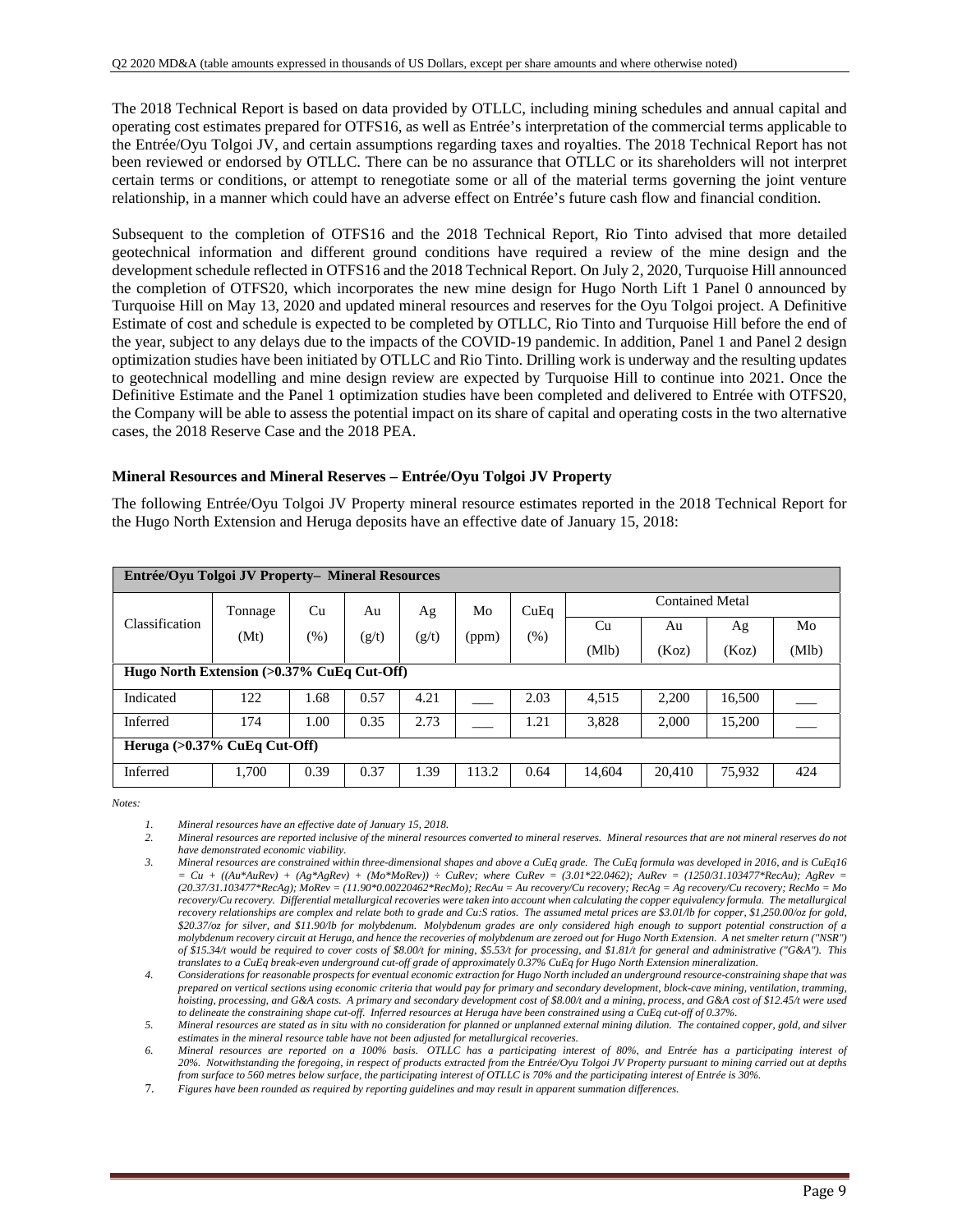### **Entrée/Oyu Tolgoi Mineral Reserves**

Entrée/Oyu Tolgoi JV Property mineral reserves are contained within the Hugo North Extension Lift 1 block cave mining plan. The mine design work on Hugo North Lift 1, including the Hugo North Extension, was prepared by OTLLC for OTFS16. The mineral reserve estimate is based on what is deemed minable when considering factors such as the footprint cut-off grade, the draw column shut-off grade, maximum height of draw, consideration of planned dilution and internal waste rock.

The mineral reserve estimate only considers mineral resources in the Indicated category and engineering that has been carried out to a feasibility level or better to state the underground mineral reserve. There is no Measured mineral resource currently estimated within the Hugo North Extension deposit. Copper and gold grades for the Inferred mineral resources within the block cave shell were set to zero and such material was assumed to be dilution. The block cave shell was defined by a \$17.00/t NSR. Future mine planning studies may examine lower shut-offs.

The following Entrée/Oyu Tolgoi JV Property mineral reserve estimate reported in the 2018 Technical Report has an effective date of January 15, 2018:

| Entrée/Oyu Tolgoi JV Property – Mineral Reserve |         |              |               |       |       |          |                        |         |  |  |  |
|-------------------------------------------------|---------|--------------|---------------|-------|-------|----------|------------------------|---------|--|--|--|
| <b>Hugo North Extension Lift 1</b>              |         |              |               |       |       |          |                        |         |  |  |  |
| Classification                                  | Tonnage | <b>NSR</b>   | Cu            | Au    | Ag    |          | <b>Recovered Metal</b> |         |  |  |  |
|                                                 | (Mt)    | $($ \$/t $)$ | $\frac{9}{6}$ | (g/t) | (g/t) | Cu (Mlb) | Au (Koz)               | Ag(Koz) |  |  |  |
| Probable                                        | 35      | 100.57       | . . 59        | 0.55  | 3.72  | 1.121    | 519                    | 3,591   |  |  |  |

*Notes:* 

- *2. For the underground block cave, all mineral resources within the shell has been converted to mineral reserves. This includes low-grade Indicated mineral resources and Inferred mineral resource assigned zero grade that is treated as dilution.*
- *3. A footprint cut-off NSR of \$46.00/t and column height shut-off NSR of \$17.00/t were used to define the footprint and column heights. An average dilution entry point of 60% of the column height was used.*
- *4. The NSR was calculated with assumptions for smelter refining and treatment charges, deductions and payment terms, concentrate transport, metallurgical recoveries, and royalties using base data template 31. Metallurgical assumptions in the NSR include recoveries of 90.6% for Cu, 82.3% for Au, and 87.3% for Ag.*

*5. Mineral reserves are reported on a 100% basis. OTLLC has a participating interest of 80%, and Entrée has a participating interest of 20%. Notwithstanding the foregoing, in respect of products extracted from the Entrée/Oyu Tolgoi JV Property pursuant to mining carried out at depths from surface to 560 metres below surface, the participating interest of OTLLC is 70% and the participating interest of Entrée is 30%.* 

*6. Figures have been rounded as required by reporting guidelines and may result in apparent summation differences.* 

### **Exploration Potential**

Rio Tinto undertakes all exploration work on the Entrée/Oyu Tolgoi JV Property on behalf of joint venture manager OTLLC, through various agreements among OTLLC, Rio Tinto and Turquoise Hill. Exploration during 2016 to the end of the second quarter 2020 on the Entrée/Oyu Tolgoi JV Property has focused on several near-surface targets and prospects on both the Shivee Tolgoi mining licence (Airstrip and Gravity Ridge) and the Javkhlant mining licence (Southeast IP, Mag West, Bumbat Ulaan and Castle Rock) (refer to Figure 1).

The Airstrip target is located southwest of the airport and is defined by a gravity high anomaly in Carboniferous-age basalts, west of the north projection of the Oyu Tolgoi trend. A 2018 dipole-dipole induced polarization ("IP") survey, comprised of three, east-west oriented lines resulted in strong IP chargeability anomalies ( $\sim$ 10mV/V) on Lines 1 and 2 that appear to widen out to the north. On the western edge of Line 2, a weaker  $(\sim 7 \text{mV/V})$  chargeability anomaly is coincident with an isolated gravity high close to the boundary of granodiorite and basalt. A total of 58 shallow (30- 120 metres depth) polycrystalline diamond composite holes have been drilled here intersecting various intrusive phases of rock. No significant intervals of sulphide mineralization were encountered, although one hole did intersect 11 metres grading  $0.14\%$  copper and  $0.26$  g/t gold from 52 metres depth. A scissor hole below this did not intersect any significant mineralization. During 2018, additional alteration and age dating analysis was completed on the drill samples along with surface ground magnetic and gravity surveys and a Tromino survey (to determine the depth of overburden and to apply gravity survey corrections). Drilling was planned for 2018, but none was completed. Seven reverse circulation ("RC") drill holes totaling 1,850.9 metres were drilled during 2019. Entrée has not received detailed drill results however a summary report indicates that the holes targeted the IP and gravity anomalies at relatively shallow depths with no significant copper mineralization intersected. It is thought that the source of the IP (chargeability) anomaly was patchy pyrite within the host lithologies, which ranged from trace amounts up to approximately 6%. The rocks intersected by the drilling are Carboniferous-aged units dominated by basalt and basaltic andesite lava intruded by

*<sup>1.</sup> Mineral reserves have an effective date of January 15, 2018.*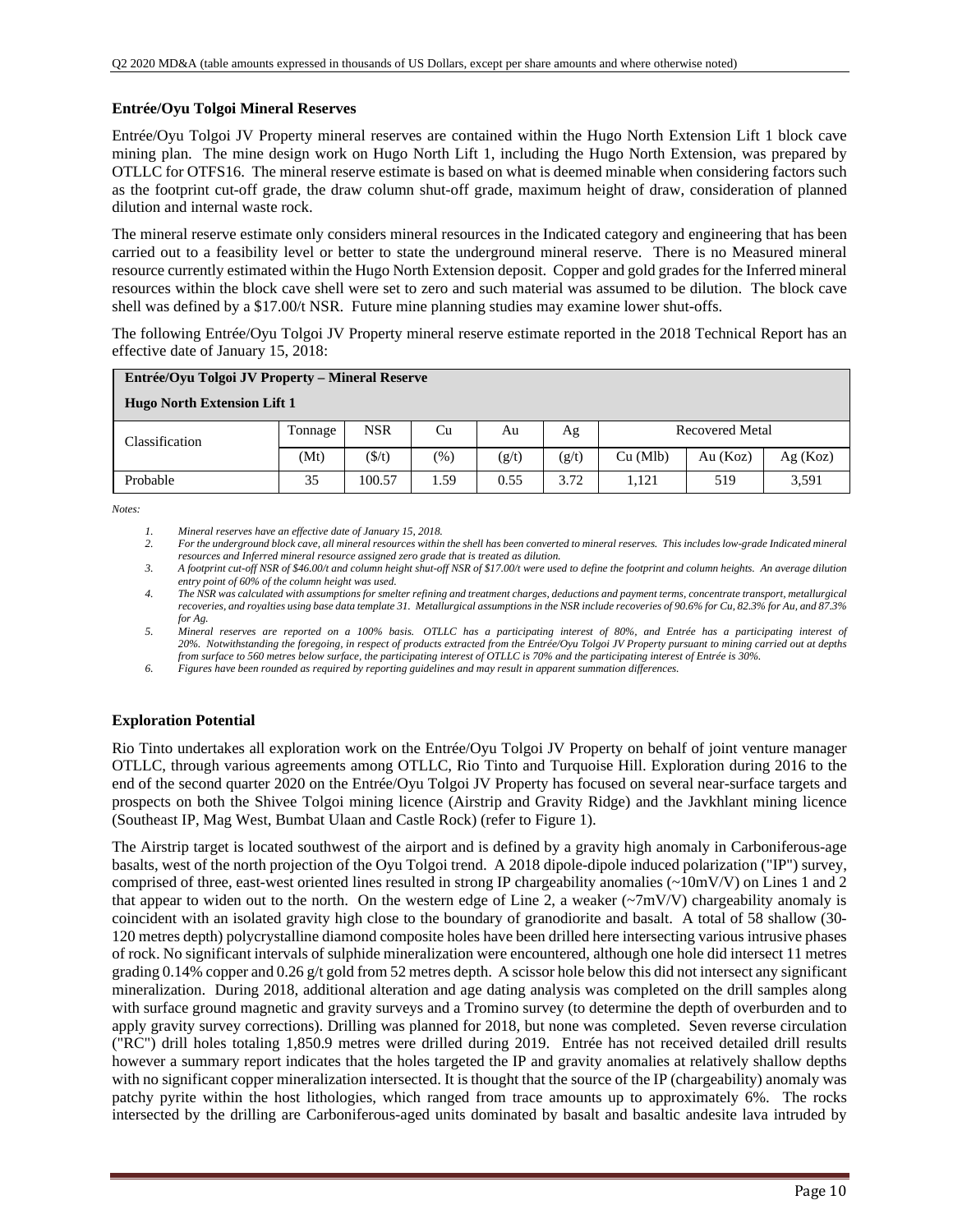rhyolite and quartz monzonite with weak propylitic alteration. Hole EGRC146 returned 4 metres grading 0.93 g/t gold, 0.0593% copper and 2.8 g/t silver from 152.8 metres to 156.8 metres depth within basaltic andesite lava. During 2020 OTLLC is planning geological mapping covering approximately 5,745 hectares over most of the Airstrip target as well as Ulaan Khud and the Gravity Ridge target (see below). A portion of this area will be covered by soil sampling (400 samples on a 200 metre by 400 metre grid). In addition, a program of 3D geological/geophysical modelling is also planned for this target area.

The Gravity Ridge target is based on a gravity survey that covered the Oyu Tolgoi trend from the Hugo North Extension northwards. The Gravity Ridge target area occurs between known porphyry at the Ulaan Khud prospect and the Airstrip target to the west. Previous consultant studies have identified this as a strong exploration target to test the northward continuation of the Oyu Tolgoi trend of mineralization in areas where it may be concealed beneath thrust plate lithologies or Cretaceous cover. Limited previous work has been completed at Gravity Ridge and OTLLC completed desktop reviews in 2019, as well as an IP geophysical survey. Three east-west oriented lines totaling 25 km were surveyed with IP and the results were pending at the time of this MD&A.

The Southeast IP prospect comprises several clusters of 60 to 511 parts per million ("ppm") copper soil anomalies, together covering about 3 km by 3 km, adjacent to a strong gradient array IP (chargeability) anomaly. The source of the IP anomaly was not evident through recent follow-up reconnaissance work. These anomalies are located over Carboniferous-aged rocks and additional geological mapping and interpretation completed during 2018 (1:5000 scale covering 1,830 hectares) infers that a Devonian window of rocks could occur immediately west of the IP anomaly. Further exploration, including drilling was budgeted for this prospect in 2018, however only additional geological mapping was completed. During 2019 additional field mapping was completed around the target area followed by 10 wide-spaced RC drill holes totaling 2,131.8 metres. Entrée has not received detailed drill results; however a summary report indicates that the holes targeted the IP anomaly at relatively shallow depths and did not intersect any significant copper mineralization. Hole EJRC0073 did intersect minor malachite (copper-oxide) mineralization within a granodiorite dyke at 148 metres depth. According to OTLLC the amount of pyrite in the rocks intersected by the drilling was not enough to be the source of the IP anomaly, which still remains unexplained. All rocks intersected were Carboniferous-age and no target Devonian lithologies have been identified to date. Additional prospecting and sampling is planned for the northern portion of this prospect during 2020. 3D modelling of exploration data is also planned during 2020.

At the Mag West prospect, a previous IP survey revealed a strong chargeability anomaly adjacent to a magnetic high anomaly that OTLLC believes has not been sufficiently tested. The target has a north-trending strike length of 4 km and a width of 1.8 km. The main geological units are Carboniferous basaltic lapillic tuff and Carboniferous granite. A previous soil sampling survey covering the magnetic and IP anomalies returned a patchy anomaly of Bi+Cu+Mo+Se+Te. Additional geological mapping was also completed (1:5000 scale covering 430 hectares). Four target areas have been identified at Mag West based on the previous work. Although drilling was initially proposed for 2018, no holes were drilled. The 2019 exploration program comprised additional geological work and ground truthing of anomalies, HALO spectral mapping, soil geochemistry reviews, reconnaissance work, and 21 rock chip samples. OTLLC reports that anomalous values of copper and molybdenum were returned from the rock chip sampling, however no details were provided to Entrée with the actual values. OTLLC believes that the rock sampling results support the existing soil survey results, with molybdenum more prevalent in the north, associated with a bleached and silicified lithocap. Seven RC drill holes to a depth of 250 metres were budgeted for 2019, however the local communities requested that drilling be deferred so that it did not interfere with areas of winter shelter and sheep grazing. In early 2020, this drilling proposal was updated by OTLLC to include eleven, 250-metre deep RC holes (5 "Priority 1" holes and 6 "Priority 2" holes), which were scheduled to be drilled during 2020. However due to restrictions related to the COVID-19 outbreak, all RC drilling has been put on hold.

Bumbat Ulaan is an early-stage target focused on a previously mapped lithocap near the western edge of the property. In 2018, the prospect saw additional geological mapping (1:5000 scale over 1,050 hectares), along with gravity, IP and magnetic geophysical surveys and soil sampling. The lithocap trends northeast and is characterised by a series of NE‐ SW silica dykes with moderate magnetite alteration and hematite stains, hosted within argillic altered rhyodacite. Five separate target areas have been identified based on the geophysical survey results, along with soil survey results and geological mapping/sampling. In 2019 exploration work comprised HALO spectral mapping, review of soil geochemistry, geophysics (IP) and reconnaissance work. The HALO spectral measurements included 301 samples from the northern end of the target and 114 from the south portion. According to OTLLC results of the samples show the northern area hosts a narrow advanced argillic alteration zone with pyrophyllite-topaz-muscovite-illite and minor dickite assemblages. The advanced argillic zone at the southern part is slightly larger and is dominated by pyrophyllitealunite-diaspore with strong hematite-goethite staining. OTLLC interprets the mineral occurrences within the two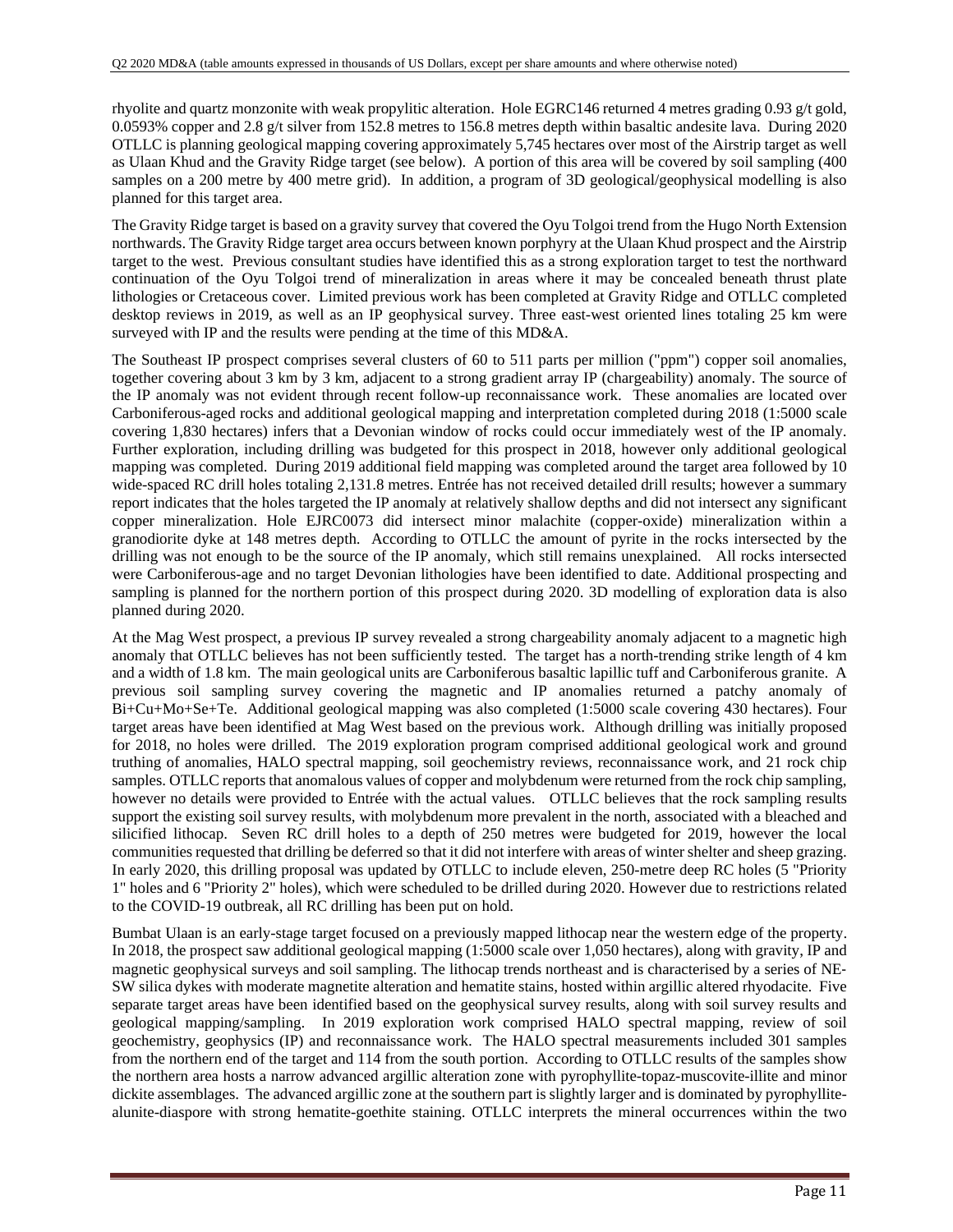advanced argillic zones to be proximal to a potential heat source. In addition to the HALO sampling, 28 outcrop rock samples were collected at South Bumbat and of these, eight returned anomalous molybdenum values ranging from 11 to 20 ppm. Limited copper values were associated with the advanced argillic areas, potentially due to leaching as a result of the acidic environment. One sample from the periphery of the southern advanced argillic zone returned 0.18% copper, 967 ppm manganese and 457 ppm zinc, and is considered important since an anomalous manganese and zinc halo is quite common distal to a porphyry system with depletion at the center. A total of 33 line-km of IP survey were also completed along five, east-west oriented lines. The results of this survey were pending at the time of this MD&A. Ten RC drill holes to a depth of 250 metres were budgeted for 2019, however due to proximity to winter shelters and some holes being within a 50 metre buffer zone of cultural heritage sites, the drilling was delayed. All sites are being reviewed to see which are accessible and based on this some are being re-located. In early 2020 OTLLC re-designed the drilling program so that no holes are within sensitive cultural heritage sites. The program will include eight 250 metre deep RC drill holes. Six of these are considered as "Priority 1" holes, while the other three are classified as "Priority 2". Similar to the proposed drilling at the Mag West target, all RC drilling at Bumbat Ulaan is on hold due to restrictions related to the COVID-19 outbreak.

Castle Rock is a porphyry-style target located about five km southwest of the Heruga deposit. Previous work at Castle Rock had identified this as a priority, near-surface target based on a polymetallic (Mo-As-Sb-Se-Te index) soil anomaly covering an area of about 1.5 km by 2.0 km coincident with a 400 metre by 400 metre area of outcropping quartzsericite-illite altered dacite intrusive. In addition, a strong north-trending IP chargeability anomaly is coincident with the zone and two east-west dipole-dipole IP lines further outline the anomaly. During 2018 mapping identified scattered outcrops with sheeted and irregular quartz veining hosted within the dacite, along with occasional quartz breccia veins with oxidized sulphides. A gravity survey was completed during 2018, followed by two RC drill holes, EJRC0046 (250 metres depth) and EJRC0047 (227 metres depth). Both holes intersected Carboniferous-aged rock sequences dominated by andesitic tuff and andesitic to basaltic tuff (lithic and lapilli) with weak to moderate chlorite-epidote (porpylitic) or weak illite-sericite (phyllic) alteration and trace to 6% pyrite mineralization. These sequences were intruded by several fresh, unmineralized porphyritic dacite dykes, and occasional hornblende-biotite andesite dykes. There were no copper bearing minerals or porphyry-style alteration assemblages identified in the RC chips and no significant assay results were returned. According to OTLLC, the near-surface targeted chargeability anomaly has been explained by the abundant pyrite, however the lack of copper mineralization and porphyry alteration downgrades the near-surface exploration potential for this target. The potential for porphyry mineralization at depth remains a lower priority target.

In addition to the above work the following field work was completed or was scheduled during 2019:

- Geological Mapping: Ductile Shear area (west of the Airstrip Target) 2,603 hectares; West Javkhlant area 4,288 hectares
- Soil Sampling: Ductile Shear area 380 samples
- Geochronology and Whole Rock Analysis: overall property 63 samples for Whole Rock and 21 for Geochronology
- Rock Chip Sampling: Shivee Tolgoi 39 samples; Javkhlant 49 samples
- Geophysics: Ground magnetics at West Javkhlant (60% complete); DDIP survey at Javkhlant pending
- MIRA 3D Modelling: Mira Geoscience produced a 3D geological model over the entire Project with the following main outcomes:
	- Advancement of the existing GOCAD Mining Suite project compilation for the Oyu Tolgoi study area
	- Data compilation for the base of cover, which has been updated and used to cover-correct the gravity data
	- A 3D fault network model has been constructed comprising of a total 37 faults
	- Interpretation and modelling of the major formations across the area of interest (intrusives and faulted stratigraphy)
	- A 3D geological block model was constructed from the various lithological and structural domains
	- Density and susceptibility variations within the geological domains were determined using geologically constrained inversion techniques
	- Soil geochemical data was reviewed and analysed, with a view towards vectoring towards mineralisation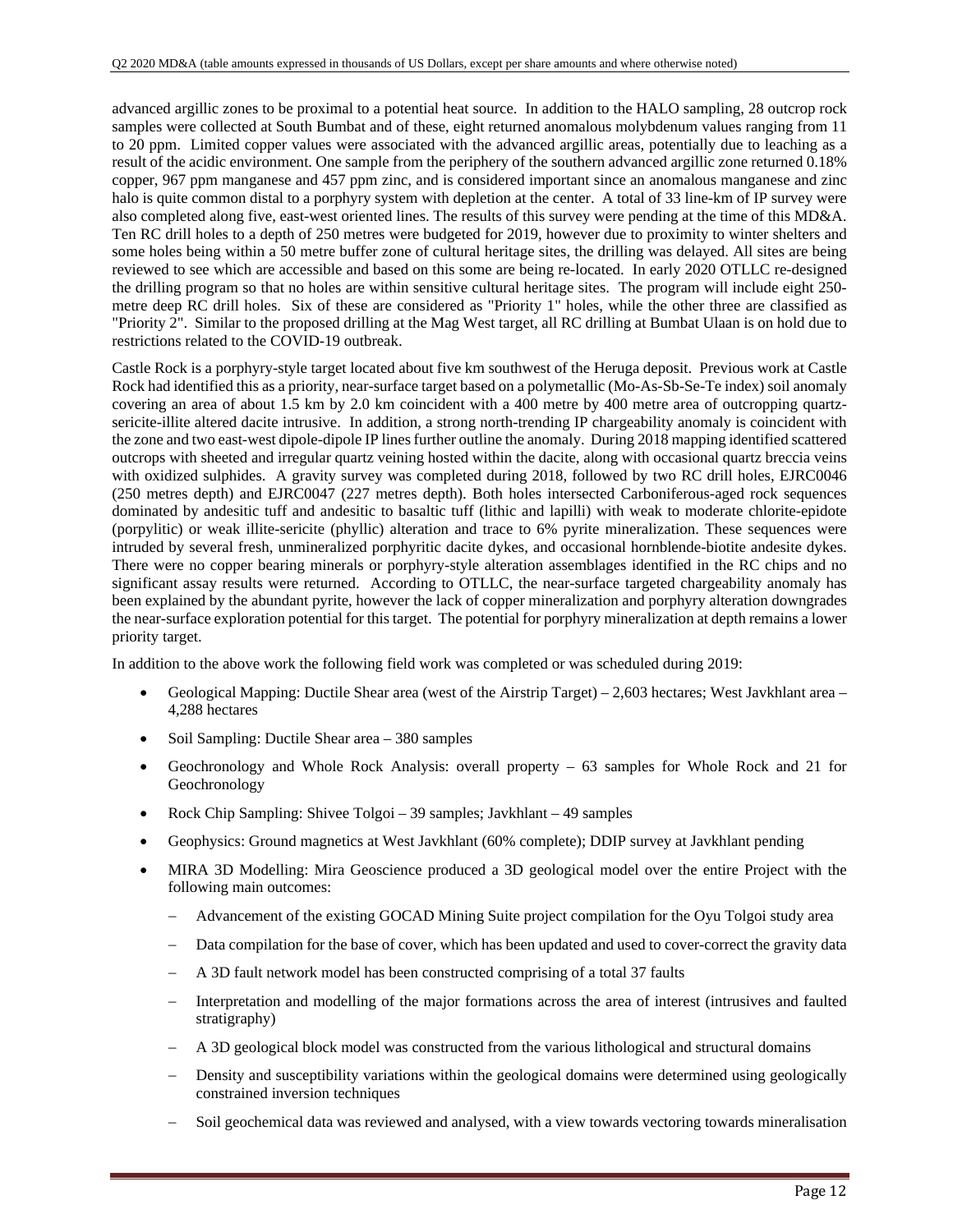Modelling results and other targeting criteria were used to identify potential prospective areas which are to be combined with current target prioritisation work

Soil geochemistry was also reviewed in selected portions of the Entrée/Oyu Tolgoi JV Property, including Bumbat Ulaan, West Mag (5 areas), West Grid (6 areas) and T1231 (1 area; this target is in the Shivee Tolgoi licence to the east of OTLLC's Oyu Tolgoi licence). The soil geochemistry interpretation work provided soil anomalies and alteration features based on all products/maps derived from univariate Cu, Mo, Au, Ag, Pb and Zn including Cu/Sc and Cu/Fe normalisation, RGB zonation and chalcophile long multivariate analysis. According to OTLLC, alteration mapping appears to be possible with Oyu Tolgoi soils due to the immature nature of the soil profile with reasonable proportions of lithic fragments. Spatially coherent zones of subtle potassic alteration are evident, along with some soils showing sericite/phyllic characteristics. On-going work includes interpretation of spectral data collected on the soils and lithogeochemistry. Soil anomalies have been prioritized and are being evaluated through ground truthing and rock chip sampling. Although priority was placed on anomalies over 2019 drill targets to ensure drill planning was optimized Entrée has not received any detailed analysis of these soil studies.

Finally, during 2019 augite basalt sampling was completed over mapped Devonian-aged basalt to determine background values and an "immobile element ratio" fingerprint for these rocks to distinguish from Carboniferous augite basalt in sampling and drilling. The sampling will also help determine whether a distal signature of Javkhlant I & II (Heruga Southwest Prospect) is detectable at surface and thus usable as a targeting approach in other areas of mapped seemingly unaltered augite basalt.

The areas to the north of Hugo North Extension and to the south of Heruga have been under-explored and remain strong targets for future exploration.

A complete description and the Company's related history of the Entrée/Oyu Tolgoi JV is available in the Company's AIF dated March 13, 2020, available for review on SEDAR at www.sedar.com. For additional information regarding the assumptions, qualifications and procedures associated with the scientific and technical information regarding the Entrée/Oyu Tolgoi JV Property, reference should be made to the full text of the 2018 Technical Report which is available for review on SEDAR.

### **Shivee West Property Summary**

The Shivee West Property comprises the northwest portion of the Entrée/Oyu Tolgoi JV Project and adjoins the Entrée/Oyu Tolgoi JV Property and OTLLC's Oyu Tolgoi mining licence (Figure 1).

To date, no economic zones of precious or base metals mineralization have been outlined on the Shivee West Property. However, zones of gold and copper mineralization have previously been identified at Zone III/Argo Zone and Khoyor Mod. There has been no drilling on the ground since 2011, and no exploration work has been completed since 2012. In 2015, in light of the ongoing requirement to pay approximately \$350,000 annually in licence fees for the Shivee West Property and a determination that no further exploration work would likely be undertaken in the near future, Entrée began to examine options to reduce expenditures in Mongolia. These options included reducing the area of the mining licence, looking for a purchaser or partner for the Shivee West Property, and rolling the ground into the Entrée/Oyu Tolgoi JV. Management determined that it was in the best interests of Entrée to roll the Shivee West Property into the Entrée/Oyu Tolgoi JV, and Entrée entered into a License Fees Agreement with OTLLC on October 1, 2015. The License Fees Agreement provides the parties will use their best efforts to amend the terms of the Entrée/Oyu Tolgoi JVA to include the Shivee West Property in the definition of Entrée/Oyu Tolgoi JV Property. Entrée determined that rolling the Shivee West Property into the Entrée/Oyu Tolgoi JV would provide the joint venture partners with continued security of tenure; Entrée shareholders would continue to benefit from any exploration or development that the Entrée/Oyu Tolgoi JV management committee approves on the Shivee West Property; and Entrée would no longer have to pay licence fees, as the parties agreed that the licence fees would be for the account of each joint venture participant in proportion to their respective interests, with OTLLC contributing Entrée's 20% share charging interest at prime plus 2%. To date, no amended Entrée/Oyu Tolgoi JVA has been entered into and Entrée retains a 100% interest in the Shivee West Property.

### **Underground Development Progress**

### Oyu Tolgoi Project

On July 2 and July 28, 2020 Turquoise Hill provided the following updates regarding the Oyu Tolgoi project.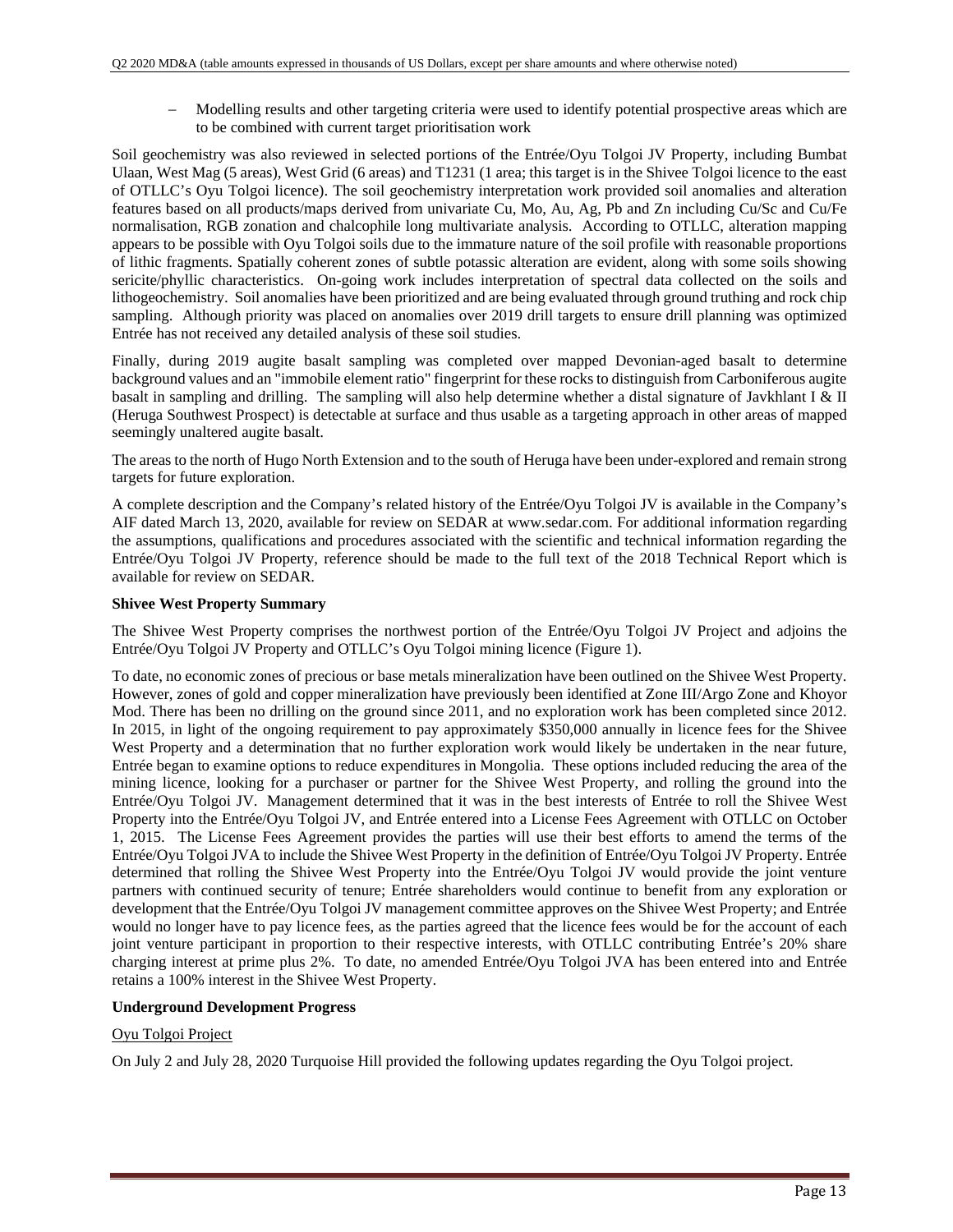On July 2, 2020, Turquoise Hill announced the completion of OTFS20, which incorporates the new mine design for Hugo North Lift 1 Panel 0 previously announced by Turquoise Hill on May 13, 2020. OTLLC is in the process of submitting OTFS20 with the Government of Mongolia in order to comply with local regulatory requirements.

OTFS20 incorporates an update to the first sustainable production schedule and capital cost estimates for the underground mine development based on the new block cave mine design for Panel 0. The new design anticipates a base case development capital cost of \$6.8 billion, with a range of \$6.6 billion to \$7.1 billion, and a target to first sustainable production from the Oyu Tolgoi mining licence of February 2023, with a target range between October 2022 and June 2023, inclusive of an allowance for schedule contingency. Total underground project spend by OTLLC from January 1, 2016 to June 30, 2020 was approximately \$4.0 billion. The Hugo North mine design for Panel 0 will now undergo further detailed design, engineering and optimization to support the Definitive Estimate, expected to be completed by OTLLC, Rio Tinto and Turquoise Hill before the end of the year, subject to any delays due to the impacts of the COVID-19 pandemic.

The Hugo North (including Hugo North Extension) Lift 1 mine plan incorporates the development of three panels and in order to reach the full sustainable production rate of 95,000 t/d from the underground operations, all three panels need to be in production. The Hugo North Extension deposit on the Entrée/Oyu Tolgoi JV Property is located at the northern portion of Panel 1.

According to Turquoise Hill, the block cave design incorporated in OTFS20 varies from the OTFS16 design through:

- 120 metre structural pillars included to the north and south of Panel 0, protecting ore handling infrastructure and increasing the optionality of sequencing Panel 1 and Panel 2;
- Ore handling facilities moved into the structural pillars, improving excavation stability;
- Drawpoint spacing updated from 28 metres x 15 metres to 31 metres x 18 metres, improving extraction level stability; and
- Modified panel initiation approach for Panel 0, minimizing stress damage to extraction level.

Turquoise Hill believes the existing feasibility study designs for Panel 1 and Panel 2 remain executable based on the current orebody understanding. However, with the introduction of structural pillars, Panels 1 and 2 become independent, allowing for much greater operational flexibility. According to Turquoise Hill this provides opportunities to:

- Optimise the extraction level elevation for each panel independently;
- Evaluate the potential to convert Measured and Indicated mineral resources below the current Lift 1 extraction level to Probable mineral reserves;
- Complete additional confirmatory drilling and data collection in support of potential Panel 1 and Panel 2 design refinements; and
- Include structural pillar recovery level(s) in the integrated Hugo North Lift 1 mine design.

Turquoise Hill noted that Panel 1 and Panel 2 design optimization studies have been initiated to explore these opportunities. The studies are not expected to delay the ramp up of Panel 1 or Panel 2. Drilling work is underway and the resulting updates to geotechnical modelling and mine design review are expected by Turquoise Hill to continue into 2021.

Turquoise Hill also announced on July 2, 2020 its updated mineral resources and mineral reserves prepared in accordance with the requirements of NI 43-101 and CIM definition standards for mineral resources and mineral reserves (2014). The new mine design for Panel 0 reduces the mineral reserve estimate for the overall Hugo North Lift 1 underground mine due to the inclusion of the two structural pillars planned to be located on the Oyu Tolgoi mining licence. However, the ore tonnes and contained copper, gold and silver for the Probable mineral reserve that Turquoise Hill reported for Hugo North Extension Lift 1 on the Entrée/Oyu Tolgoi JV Property have all increased.

The COVID-19 (coronavirus) pandemic has provided unprecedented challenges, yet underground development on the Oyu Tolgoi mining licence continued with a focus on productivity gains in the most critical development areas, progressing 5.5 total equivalent kilometres and completing 10.6 thousand cubic metres of mass excavation during the second quarter 2020. Since the restart of underground development in May 2016, 43.9 total equivalent kilometres and 169.1 thousand cubic metres of mass excavation have been completed. The unprecedented impact of the COVID-19 pandemic has seen restrictions imposed by the Government of Mongolia on travel and movement of goods and people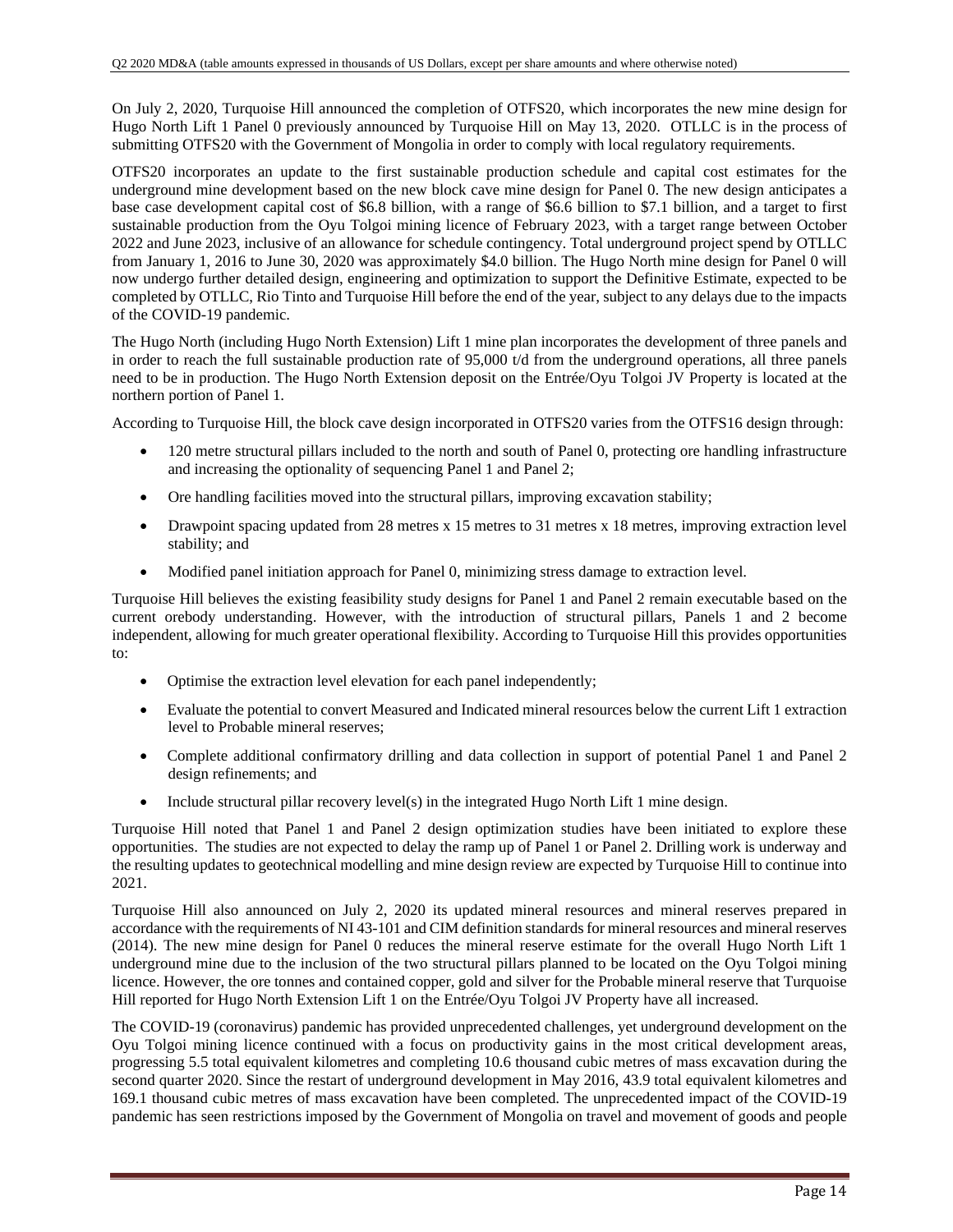both across and within its borders, and has made it difficult for teams from Oyu Tolgoi, Rio Tinto and their construction partners to access the site.

Shafts 3 and 4 continued on care and maintenance and this is expected to continue until expert service providers can return to site to complete technical commissioning of specialized equipment and commence sinking activities. Work also slowed on some essential underground material handling infrastructure, in particular the construction of primary crusher one, which has now returned to 24 hour shifts following a period of day shift only. Personnel numbers on site have been limited in order to manage the risks around COVID-19. The COVID-19 related impacts to production and ramp-up from the affected infrastructure are currently unknown and Turquoise Hill reported a program of work underway to assess the implications. Restrictions imposed on total personnel numbers at site may require redeployment of lateral development crews onto other critical path activities in the third quarter 2020 in order to minimize any potential COVID-19 impacts.

Routine Shaft 2 rope shortening was successfully completed utilising remote presence technology. Payload and speeds are back to planned levels and people and materials movement via the service hoist continue to operate normally.

Turquoise Hill reported that as of June 30, 2020, it has \$1.5 billion of available liquidity, which under its current projections is expected to be sufficient for Turquoise Hill to meet its requirements, including its operations and underground development, into early 2022. Turquoise Hill has decided to defer further discussions with Rio Tinto regarding possible interim funding arrangements in light of its improved liquidity outlook. If it becomes prudent to do so, Turquoise Hill may re-engage with Rio Tinto or third parties regarding possible interim funding. Turquoise Hill also announced it had updated its long-term cash flow projections. Based on the updated cash flow projections, Turquoise Hill currently expects its incremental funding requirement (over and above its available liquidity) to be at least \$3.0 billion. Turquoise Hill currently estimates the base case for its incremental finding requirement to be \$3.6 billion. The projections assume a Mongolian government funded State-Owned Power Plant ("SOPP") to be located at the Tavan Tolgoi coal fields instead of an OTLLC led plant. Turquoise Hill stated that it intends to further progress its engagement with several key stakeholders, including Rio Tinto, to address the longer-term funding requirements of OTLLC.

### Oyu Tolgoi Power Supply

OTLLC is obliged under the Oyu Tolgoi Investment Agreement to secure a long-term domestic power source for the Oyu Tolgoi mine. The Power Source Framework Agreement ("PSFA") entered into between OTLLC and the Government of Mongolia on December 31, 2018 provides a binding framework and pathway for long-term power supply to the Oyu Tolgoi mine. The PSFA originally contemplated the construction of a coal-fired power plant at Tavan Tolgoi, which would be majority-owned by OTLLC and situated close to the Tavan Tolgoi coal mining district located approximately 150 km from the Oyu Tolgoi mine.

According to Turquoise Hill, on April 14, 2020, the Minister of Energy notified OTLLC of the Government's decision to develop and fund SOPP, which would supply power to the Oyu Tolgoi mine and potentially other regional mines.

On June 28, 2020, Turquoise Hill announced that the Government of Mongolia and OTLLC reached an agreement to prioritize SOPP in order to support the Government's decision. The PSFA has been amended to reflect joint prioritisation and progression of SOPP in accordance with agreed milestones. Upon its delivery, SOPP would provide long-term and reliable power supply for Oyu Tolgoi's open pit operations and underground project development.

The Government of Mongolia and OTLLC will now work towards achieving the milestones agreed in the amendment, which include signing a power purchase agreement by March 31, 2021, commencement of construction by no later than July 1, 2021 and commissioning of SOPP within four years thereafter, and, negotiating an extension to the existing power import agreement by March 1, 2021, to ensure that there is no disruption to the power supply required to safeguard Oyu Tolgoi's ongoing operations and development.

If the milestones are not met as provided for in the amendment, then OTLLC will be entitled to select from and implement the alternative power solutions specified in the PSFA (as amended), including an OTLLC-led coal-fired power plant and a primary renewables solution, and the Government of Mongolia would be obliged to support such decision.

### Mongolian Parliamentary Working Group

As reported by Turquoise Hill, in March 2018, the Speaker of the Mongolian Parliament appointed a Parliamentary Working Group ("Working Group") that consisted of 13 Members of Parliament to review the implementation of the Oyu Tolgoi Investment Agreement. The Working Group established five sub-working groups consisting of representatives from government ministries, agencies, political parties, non-governmental organizations and professors,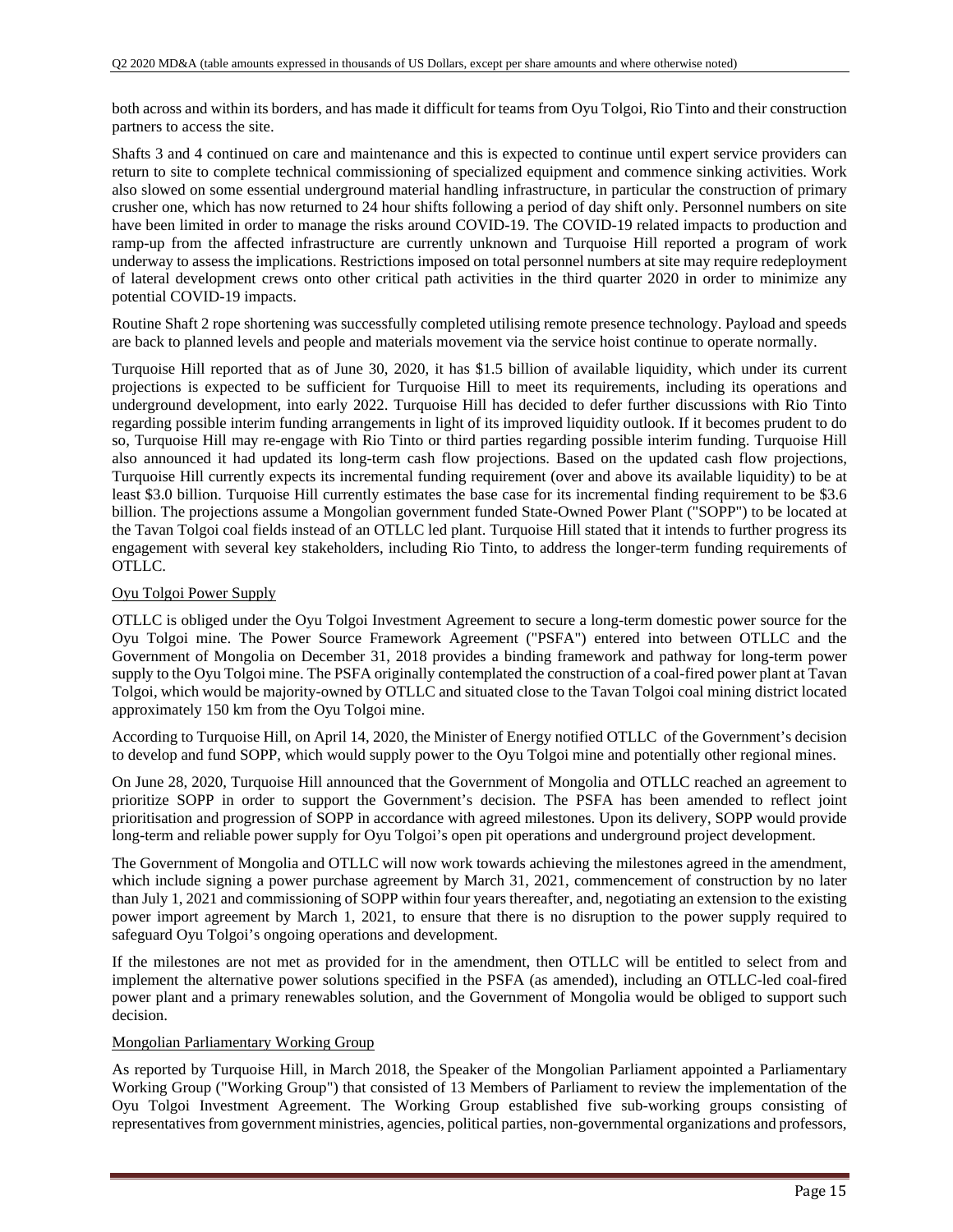to help and support the Working Group. The Working Group was initially expected to report to the Parliament before the end of spring session in late June 2018.

On December 13, 2018, OTLLC received a letter from the head of the Working Group confirming that the consolidated report, conclusions and recommendations of the Working Group have been finalized and was ready to be presented to the Parliament.

On March 22, 2019, the Parliamentary press office announced that the Working Group report had been submitted to the National Security Council (President, Prime Minister and Speaker of the Parliament).

Turquoise Hill subsequently reported that a new working group of nine Members of Parliament had been established to take the Working Group report and draft a resolution directing the Cabinet on recommendations related to Oyu Tolgoi. The draft resolution was submitted to the Economic Standing Committee of the Parliament and subsequently passed in a plenary session of the Parliament of Mongolia on November 21, 2019. The resolution was published on December 6, 2019. On December 11, 2019, Turquoise Hill reported that the resolution includes measures to improve the implementation of the Oyu Tolgoi Investment Agreement and the 2011 Amended and Restated Shareholders' Agreement, improve the 2015 Oyu Tolgoi Underground Mine Development and Financing Plan and explore and resolve options to have a product sharing arrangement or swap Mongolia's equity holding of 34% for a special royalty. Turquoise Hill reported that representatives of Rio Tinto and Turquoise Hill are preparing to re-engage discussions with the newly appointed Cabinet members of the Government of Mongolia to work together and resolve the issues raised in the resolution.

### **Entree/Oyu Tolgoi JV Property**

The Company has not yet been provided with OTFS20 or any of the data or assumptions underlying OTFS20, the block cave designs in OTFS20 or Turquoise Hill's updated mineral resources and reserves and the Company is therefore unable to verify such data or the scientific and technical disclosures made by Turquoise Hill at this time. For information on the Company's interest in Entrée/Oyu Tolgoi JV Property, see the 2018 Technical Report available on SEDAR at www.sedar.com.

Once the Definitive Estimate and the Panel 1 optimization studies have been completed and delivered to Entrée with OTFS20, the Company will be able to assess the potential impact on Entrée/Oyu Tolgoi JV Property resources and reserves as well as production and financial assumptions and outputs from the two alternative cases, the 2018 Reserve Case and the 2018 PEA. Entrée will continue to evaluate any information made available to it by Rio Tinto or OTLLC and will update the market accordingly.

### **Q2 2020 Review**

For the three months ended June 30, 2020, Entrée expenses related to Mongolian operations represented in-country administration expenses and professional and advisory fees related to advancing potential amendments to the Entrée/Oyu Tolgoi JVA.

## **BLUE ROSE JV – AUSTRALIA**

### **Summary**

Entrée has a 56.53% interest in the Blue Rose JV to explore for minerals other than iron ore on EL 6006, with Giralia Resources Pty Ltd, a subsidiary of Atlas Iron Pty Ltd (part of the Hancock Group of Companies), retaining a 43.47% interest. EL 6006, totalling 257 square kilometres, is located in the Olary Region of South Australia, 300 kilometres northeast of Adelaide and 130 kilometres west-southwest of Broken Hill.

The rights to explore for and develop iron ore on EL 6006 are held by Lodestone Mines Pty Ltd, which is also the license holder. The Blue Rose JV partners were granted (a) the right to receive an additional payment(s) upon completion of an initial or subsequent iron ore resource estimate on EL 6006, to a maximum of A\$2 million in aggregate; and (b) a royalty equal to 0.65% of the free on board value of iron ore product extracted and recovered from EL 6006. An additional A\$285,000 must also be paid to the Blue Rose JV partners upon the commencement of commercial production.

The Braemar Iron Formation is the host rock to magnetite mineralisation on EL 6006. The Braemar Iron Formation is a meta-sedimentary iron siltstone, which is inherently soft. The mineralization within the Braemar Iron Formation forms a simple dipping tabular body with only minor faulting, folding and intrusives. Grades, thickness, dip, and outcropping geometry remain very consistent over kilometres of strike.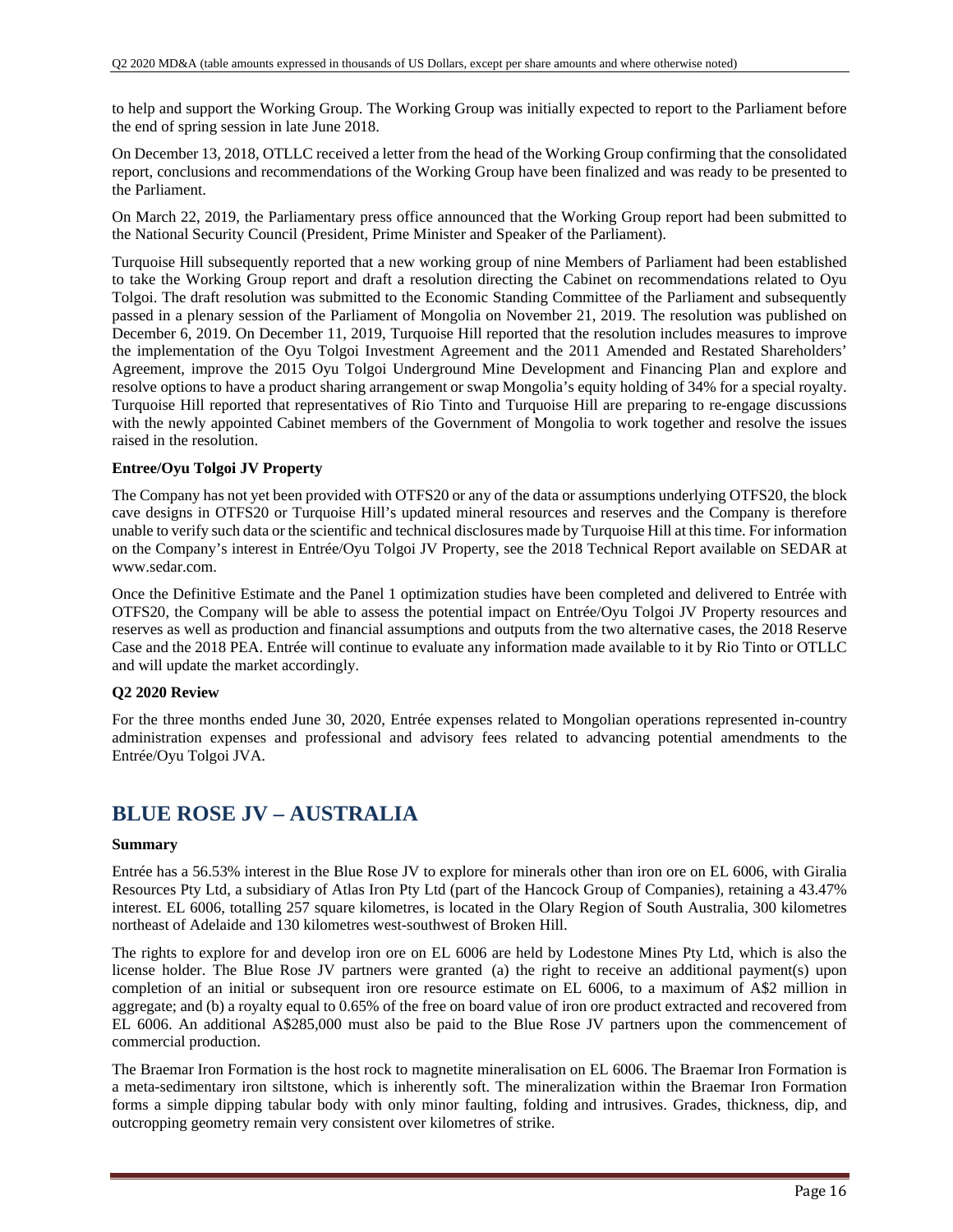### **Q2 2020 Review**

Expenditures in Q2 2020 were minimal and related to administrative costs in Australia.

### **CANARIACO PROJECT ROYALTY PAYMENTS**

In August 2015, the Company acquired from Candente Copper Corp. (TSX:DNT) ("Candente") a 0.5% NSR royalty (the "Cañariaco Project Royalty") on Candente's 100% owned Cañariaco copper project in Peru for a purchase price of \$500,000.

In June 2018, the Company sold the Cañariaco Project Royalty to Anglo Pacific Group PLC ("Anglo Pacific"), a public company listed on the London Stock Exchange ("LSE") and the TSX, whereby the Company transferred all the issued and outstanding shares of its subsidiaries that directly or indirectly held the Cañariaco Project Royalty to Anglo Pacific in return for consideration of \$1.0 million, payable by the issuance of 478,951 Anglo Pacific common shares. In addition, Entrée retains the right to a portion of any future royalty income received by Anglo Pacific in relation to the Cañariaco Project Royalty ("Cañariaco Project Royalty Pass-Through Payments") as follows:

- 20% of any Cañariaco Project Royalty payment received for any calendar quarter up to and including December 31, 2029;
- 15% of any Cañariaco Project Royalty payment received for any calendar quarter commencing January 1, 2030 up to and including the quarter ending December 31, 2034; and
- 10% of any Cañariaco Project Royalty payment received for any calendar quarter commencing January 1, 2035 up to and including the quarter ending December 31, 2039.

In accordance with IFRS, the Company has attributed a value of \$nil to the Cañariaco Project Royalty Pass-Through Payments since realization of the proceeds is contingent upon several uncertain future events not wholly within the control of the Company.

In 2019, the Company disposed of all its investments in Anglo Pacific common shares for net proceeds of \$1.0 million and realized a \$0.1 million gain.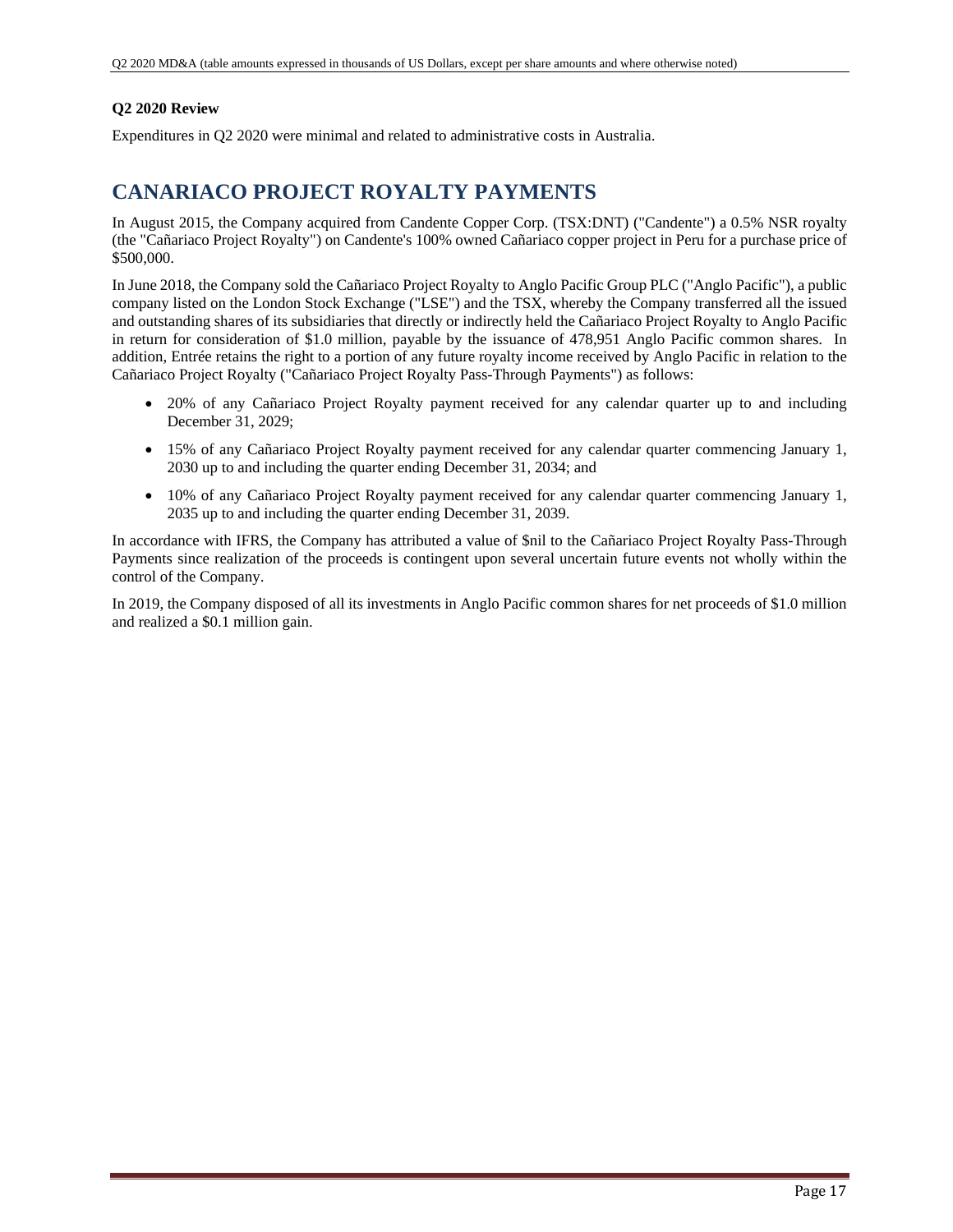## **SUMMARY OF CONSOLIDATED FINANCIAL OPERATING RESULTS**

### **Operating Results**

**Three months ended June 30 Six months ended June 30 2020 2019 2018 2020 2019 2018**  Expenses Project expenditures **\$ 80** \$ 31 \$ 26 **\$ 114** \$ 71 \$ 96 General and administration **387 386** 215 **707** 763 662 Share-based compensation **- 1 1** 23 **Depreciation 25 25 26 6 51 53 12** Other **-** - 11 **-** - (13) Operating loss **492 443 264 872** 888 780 Foreign exchange loss (gain) **(315)** (315) (122) 88 317 (142) 223 Interest income **(21)** (35) (27) **(45)** (69) (52) **Interest expense 82 77 76 169 156 151** Loss from equity investee **35 40 62 89 100 75 89 Finance costs 5 10 17** -Deferred revenue finance **861** 804 742 **1,694** 1,593 1,474 Gain on sale of investments **-**  $\vert$  **-**  $\vert$  **-**  $\vert$  **-**  $\vert$  **123**) Gain on sale of mining and on sale of mining<br>property interest **-**  $(370)$  **-**  $(370)$  **-**  $(370)$ Unrealized loss on heldfor-trading investments **-** - 69 **-** - 69 Net loss **1,139** 1,214 904 **3,106** 2,420 2,350 Other comprehensive (income) loss Foreign currency translation **1,838** 902 (819) **(2,212)** 1,724 (1,941) Total comprehensive loss **\$ 2,977** \$ 2,116 \$ 85 **\$ 894** \$ 4,144 \$ 409 Net loss per common share Basic and fully diluted **\$ (0.01)**  $\frac{1}{2}$  (0.01)  $\frac{1}{2}$  (0.00)  $\frac{1}{2}$  (0.02)  $\frac{1}{2}$  (0.01)  $\frac{1}{2}$  (0.01) Total assets **\$ 4,980** \$ 6,728 \$ 7,654 **\$ 4,980** \$ 6,728 \$ 7,654 Total non-current liabilities **\$ 52,678** \$ 50,521 \$ 46,348 **\$ 52,678** \$ 50,521 \$ 46,348

The Company's operating results for the three and six months ended June 30 were:

### Operating Loss:

During the three months ended June 30, 2020, the Company's operating loss was \$0.5 million compared to an operating loss of \$0.4 million for the three months ended June 30, 2019.

Project expenditures were related to Mongolian operations and represented in-country administration expenses. The increase in the current quarter compared to previous quarters was related to professional and advisory fees related to advancing potential amendments to the Entrée/Oyu Tolgoi JVA.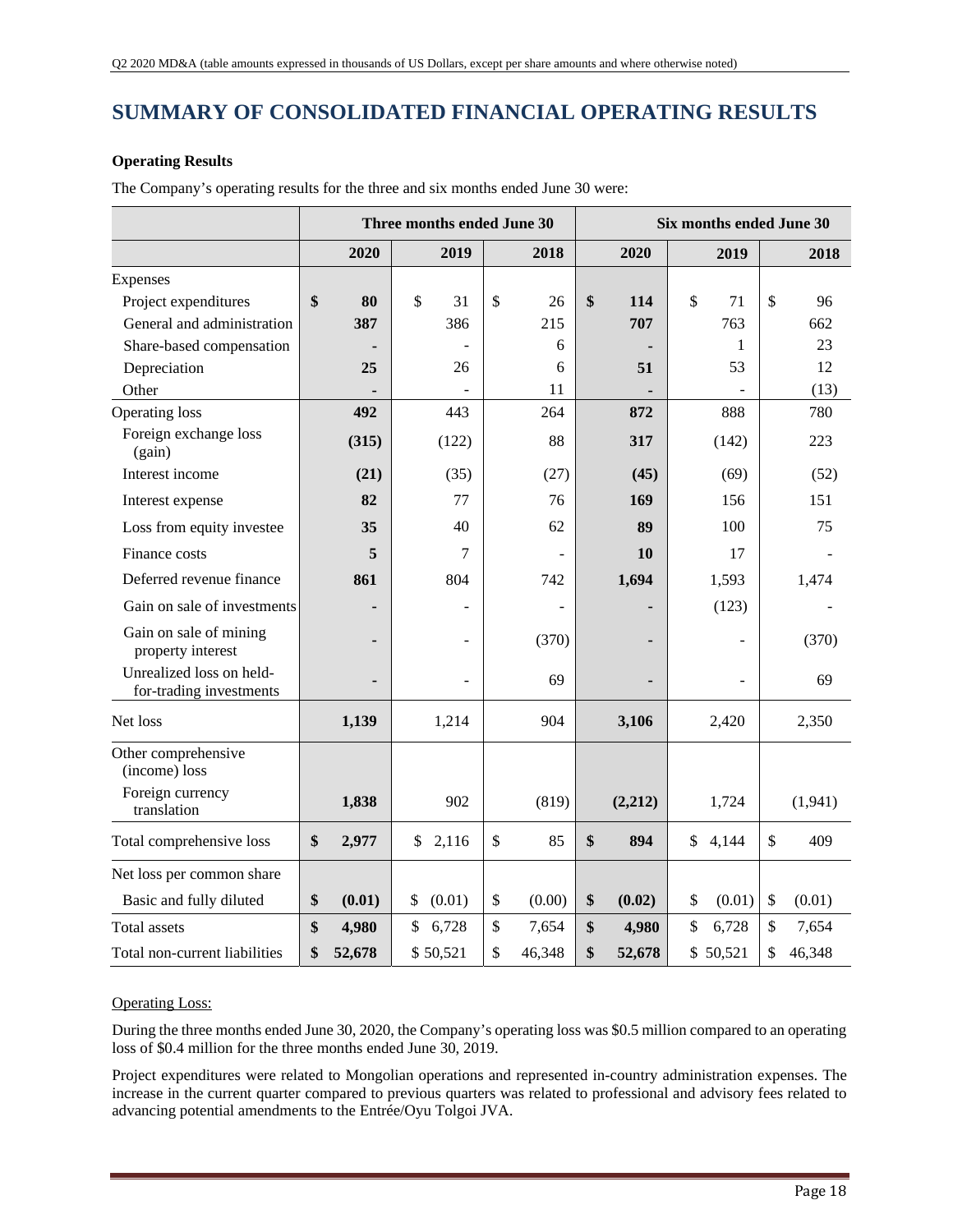General and administration and depreciation expenses in Q2 2020 were all consistent with the comparative period in 2019.

#### Non-operating Items:

The foreign exchange gain in Q2 2020 was the result of significant foreign exchange rate movements between the C\$ and US dollar during the period. The Company holds the majority of its cash in C\$ and the loan payable is denominated in US dollars.

Interest expense was primarily related to the loan payable to OTLLC pursuant to the Entrée/Oyu Tolgoi JVA and is subject to a variable interest rate.

The amount recognized as a loss from equity investee is related to exploration costs on the Entrée/Oyu Tolgoi JV Property.

Deferred revenue finance costs are related to recording the non-cash finance costs associated with the deferred revenue balance, specifically the Sandstorm stream.

The decrease in total assets as at June 30, 2020 compared to the balance at June 30, 2019 was reflective of the use of funds for normal operating activities while total non-current liabilities were higher due to recording the non-cash deferred revenue finance costs.

|                                              | $\overline{\text{Q2}}$ 20 | Q1 20                    | Q4 19     | Q3 19                    | Q219                | Q1 19     | Q4 18               | Q3 18     |
|----------------------------------------------|---------------------------|--------------------------|-----------|--------------------------|---------------------|-----------|---------------------|-----------|
| Project expenditures                         | \$<br>80                  | <sup>\$</sup><br>34      | \$<br>39  | \$<br>63                 | $\mathcal{S}$<br>31 | \$<br>40  | $\mathcal{S}$<br>38 | \$<br>41  |
| General and administrative                   | 387                       | 320                      | 402       | 326                      | 386                 | 377       | 202                 | 298       |
| Share-based compensation                     |                           | $\overline{\phantom{a}}$ | 339       | $\overline{\phantom{a}}$ |                     |           | 453                 | 13        |
| Depreciation                                 | 25                        | 26                       | 25        | 27                       | 26                  | 27        | 5                   | 5         |
| Operating loss                               | 492                       | 380                      | 805       | 416                      | 443                 | 445       | 698                 | 357       |
| Unrealized loss on investments               |                           | $\overline{\phantom{a}}$ |           | $\overline{\phantom{a}}$ |                     |           | 1                   | 3         |
| Foreign exchange (gain) loss                 | (315)                     | 632                      | (137)     | 84                       | (122)               | (20)      | 145                 | (81)      |
| Interest expense, net                        | 61                        | 63                       | 50        | 44                       | 42                  | 45        | 50                  | 47        |
| Loss from equity investee                    | 35                        | 54                       | 96        | 77                       | 40                  | 60        | 66                  | 34        |
| Deferred revenue finance costs               | 861                       | 833                      | 837       | 820                      | 804                 | 789       | 761                 | 750       |
| (Gain) loss on sale of asset /<br>investment |                           |                          |           |                          |                     | (123)     | 8                   |           |
| Finance $costs^{(1)}$                        | 5                         | 5                        | 6         | 6                        | 7                   | 10        |                     |           |
| Net loss                                     | \$1,139                   | \$1,967                  | \$1,657   | \$1,447                  | \$1,214             | \$1,206   | \$1,729             | \$1,110   |
| Basic/diluted loss per share                 | \$ (0.01)                 | \$(0.01)                 | \$ (0.01) | \$ (0.01)                | \$ (0.01)           | \$ (0.01) | \$ (0.01)           | \$ (0.01) |
| USD:CAD FX Rate $^{(2)}$                     | 1.3628                    | 1.4187                   | 1.2988    | 1.3243                   | 1.3087              | 1.3363    | 1.3642              | 1.2945    |

#### *Quarterly Financial Data – 2 year historic trend*

1. Effective January 1, 2019, the Company has adopted IFRS 16, Leases ("IFRS 16"), using the modified retrospective method which applies the standard prospectively and, as such, figures related to 2018 have not been restated to conform to IFRS 16.

2. USD:CAD foreign exchange rate was the quarter ended rate per the Bank of Canada.

Project expenditures and general and administrative costs have been consistent since Q3 2018 with minimal variability quarter to quarter.

Share-based compensation expenditures in Q4 2019 and Q4 2018 were due to option grants.

The foreign exchange gain in Q2 2020 was the result of significant foreign exchange rate movements between the C\$ and US dollar during the current quarter.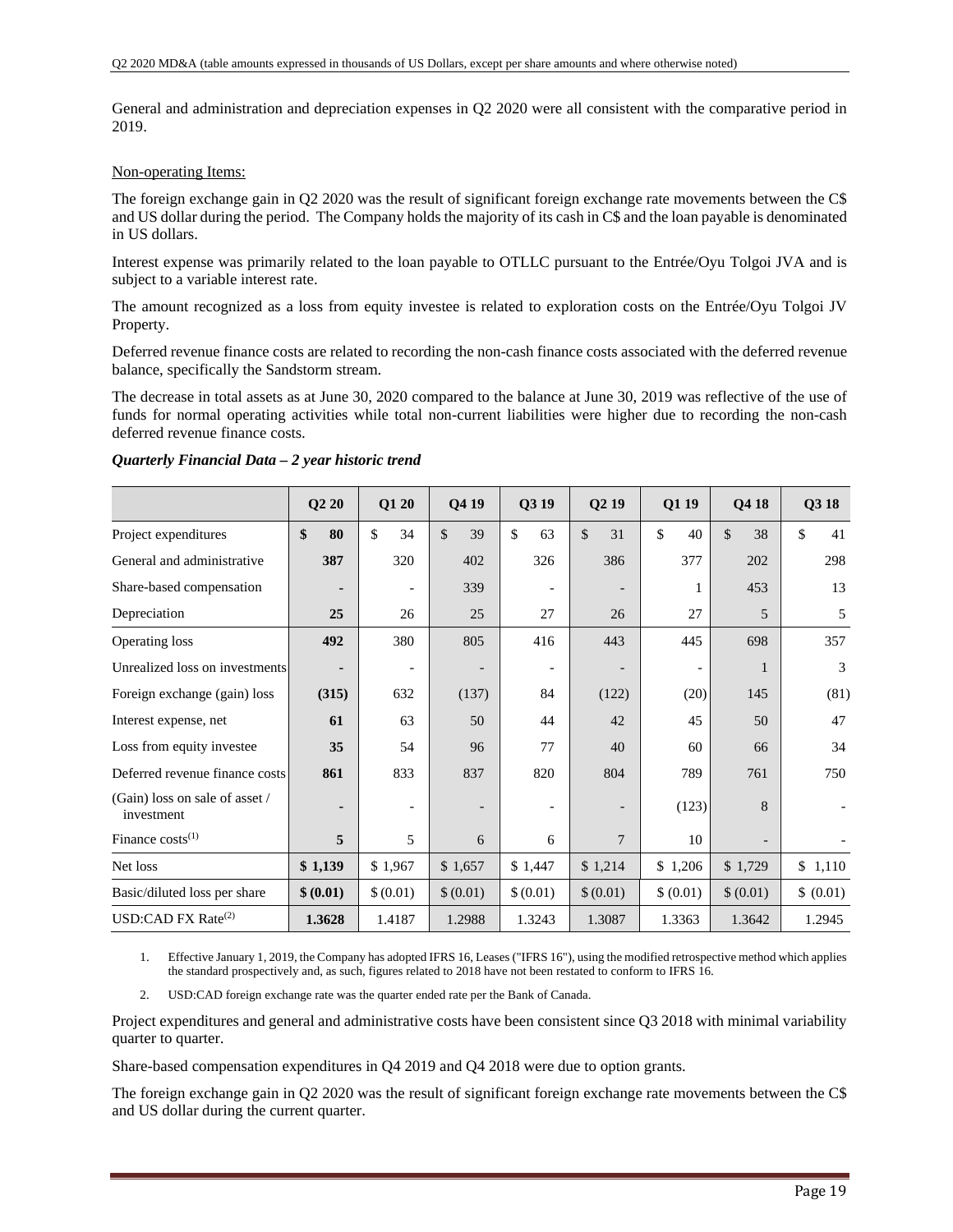Interest expense, net, consists of accrued interest on the OTLLC loan payable, partially offset by interest income earned on invested cash. Interest expense was consistent quarter on quarter.

The loss from equity investee was related to the Entrée/Oyu Tolgoi JV Property and fluctuations are due mainly to exploration activity.

Gains on sale of asset / investment was related to the disposal of Anglo Pacific common shares in Q1 2019.

# **LIQUIDITY AND CAPITAL RESOURCES**

|                                                       |              | Three months ended June 30 |              | Six months ended June 30 |        |    |         |    |        |
|-------------------------------------------------------|--------------|----------------------------|--------------|--------------------------|--------|----|---------|----|--------|
|                                                       | 2020         | 2019                       | 2018         |                          | 2020   |    | 2019    |    | 2018   |
| Cash flows used in operating<br>activities            |              |                            |              |                          |        |    |         |    |        |
| - Before changes in non-cash<br>working capital items | \$<br>(439)  | \$<br>(324)                | \$<br>(528)  | \$                       | (861)  | \$ | (749)   | \$ | (755)  |
| - After changes in non-cash working<br>capital items  | (407)        | (350)                      | (551)        |                          | (792)  |    | (1,068) |    | (742)  |
| Cash flows (used in) from financing<br>activities     | (23)         | (19)                       |              |                          | (45)   |    | (36)    |    | 130    |
| Cash flows from (used in) investing<br>activities     |              |                            | (106)        |                          | ٠      |    | 1,035   |    | (106)  |
| Net cash outflows                                     | (430)        | (369)                      | (657)        |                          | (837)  |    | (69)    |    | (718)  |
| Effect of exchange rate changes on<br>cash            | 118          | 9                          | 244          |                          | (85)   |    | 31      |    | (124)  |
| Cash balance                                          | \$<br>4,458  | \$<br>6,116                | \$<br>6,226  | \$                       | 4,458  | \$ | 6,116   | \$ | 6,226  |
| Cash flows used in operating<br>activities per share  |              |                            |              |                          |        |    |         |    |        |
| - Before changes in non-cash<br>working capital items | \$<br>(0.00) | \$<br>(0.00)               | \$<br>(0.00) | \$                       | (0.00) | \$ | (0.00)  | \$ | (0.00) |
| - After changes in non-cash<br>working capital items  | \$<br>(0.00) | \$<br>(0.00)               | \$<br>(0.00) | \$                       | (0.00) | \$ | (0.01)  | \$ | (0.00) |

As at June 30, 2020, the Company has \$3.8 million invested in Government Investment Certificates ("GICs") and Redeemable Short-Term Investment Certificates ("RSTICs") which are included in its cash balance. All amounts are secured and redeemable within 1 year.

Cash flows before changes in non-cash working capital items in Q2 2020 were comparable to the comparative period in 2019.

Cash flows used in / from financing activities and investing activities were all immaterial in both Q2 2020 and Q2 2019.

The Company is a development stage company and has not generated positive cash flows from its operations. As a result, the Company has been dependent on equity and production-based financings for additional funding. Working capital on hand at June 30, 2020 was approximately \$4.4 million. The Company holds the majority of its cash in Canadian currency.

Management believes it has adequate financial resources to satisfy its obligations over the next 12 month period. The Company does not currently anticipate the need for additional funding during this time.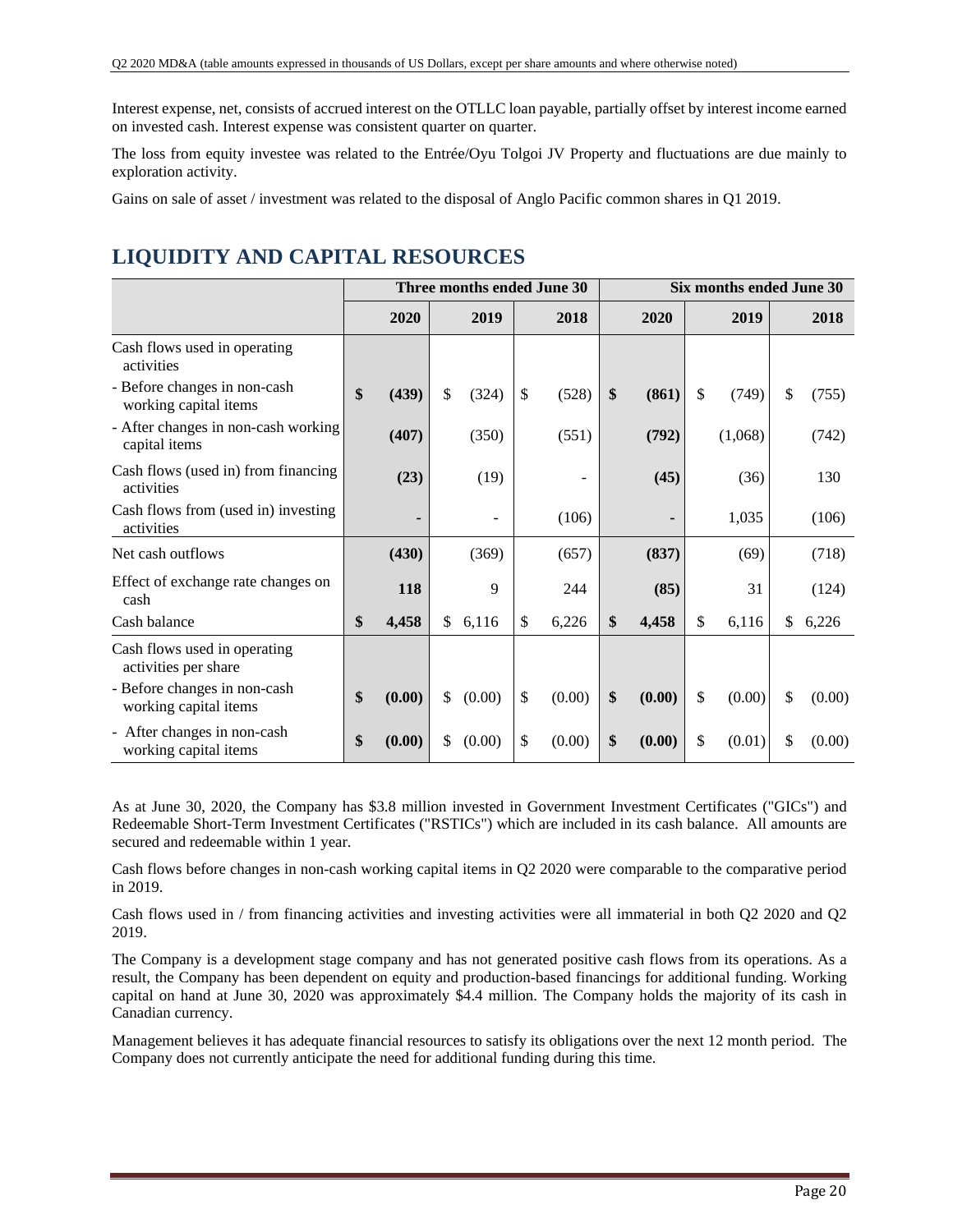### **Loan Payable to Oyu Tolgoi LLC**

Under the terms of the Entrée/Oyu Tolgoi JVA, the Company has elected to have OTLLC contribute funds to approved joint venture programs and budgets on the Company's behalf, each such contribution to be treated as a non-recourse loan. Interest on each loan advance shall accrue at an annual rate equal to OTLLC's actual cost of capital or the prime rate of the Royal Bank of Canada, plus two percent (2%) per annum, whichever is less, as at the date of the advance. The loan will be repayable by the Company monthly from ninety percent (90%) of the Company's share of available cash flow from the Entrée/Oyu Tolgoi JV. In the absence of available cash flow, the loan will not be repayable. The loan is not expected to be repaid within one year.

### **Contractual Obligations**

As at June 30, 2020, the Company had the following contractual obligations outstanding:

|                   | <b>Total</b> | Less than 1 year | $1 - 3$ years |                          | 3-5 years   More than 5 years |  |
|-------------------|--------------|------------------|---------------|--------------------------|-------------------------------|--|
| Lease commitments | 294          |                  |               | $\overline{\phantom{0}}$ |                               |  |

## **SHAREHOLDERS' DEFICIENCY**

The Company's authorized share capital consists of unlimited common shares without par value.

At June 30, 2020 and at the date of this MD&A, the Company had 175,470,074 shares issued and outstanding.

### **Share Purchase Warrants**

At June 30, 2020 and at the date of this MD&A, the following share purchase warrants were outstanding:

| Number of share purchase warrants<br>(000's) | <b>Exercise price per share purchase</b><br>warrant<br>$\mathbf{C}\mathbf{\$}$ | <b>Expiry date</b> |
|----------------------------------------------|--------------------------------------------------------------------------------|--------------------|
| 8,655                                        | 0.55                                                                           | January 10, 2022   |
| 610                                          | 0.55                                                                           | January 12, 2022   |

### **Stock Option Plan**

The Company has adopted a stock option plan (the "Plan") to grant options to directors, officers, employees and consultants. Under the Plan, the Company may grant options to acquire up to 10% of the issued and outstanding shares of the Company. Options granted can have a term of up to ten years and an exercise price typically not less than the Company's closing stock price on the TSX on the last trading day before the date of grant. Vesting is determined at the discretion of Entrée's Board of Directors (the "Board").

Under the Plan, an option holder may elect to terminate an option, in whole or in part and, in lieu of receiving shares to which the terminated option relates (the "Designated Shares"), receive the number of shares, disregarding fractions, which, when multiplied by the weighted average trading price of the shares on the TSX during the five trading days immediately preceding the day of termination (the "Fair Value" per share) of the Designated Shares, has a total dollar value equal to the number of Designated Shares multiplied by the difference between the Fair Value and the exercise price per share of the Designated Shares.

As at June 30, 2020, the Company had 9,945,000 stock options outstanding and exercisable.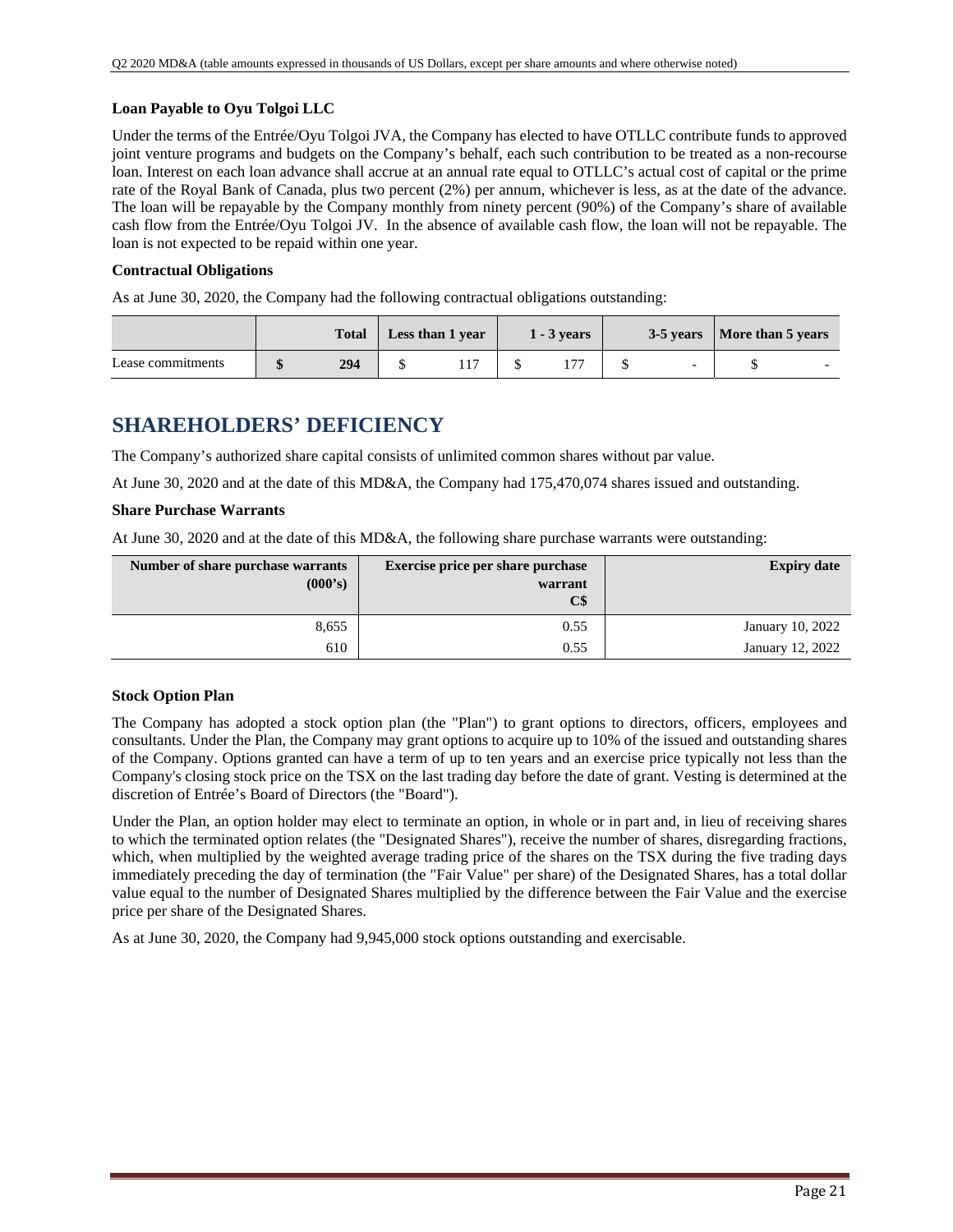| Number of share options $(000 \text{ s})$ | <b>Exercise price per share</b><br>C\$ | <b>Expiry date</b> |
|-------------------------------------------|----------------------------------------|--------------------|
| 1,200                                     | $0.28 - 0.30$                          | $Nov - Dec 2020$   |
| 2,210                                     | $0.33 - 0.36$                          | $Mar - Nov 2021$   |
| 1,880                                     | $0.52 - 0.62$                          | $May - Oct 2022$   |
| 2,265                                     | $0.55 - 0.63$                          | $Feb - Dec 2023$   |
| 2,290                                     | 0.365                                  | Dec 2024           |
| 9,845                                     |                                        |                    |

The following is a summary of stock options outstanding and exercisable as at the date of this report:

## **DEFERRED REVENUE - SANDSTORM**

The Company has an agreement to use future payments that it receives from its mineral property interests to purchase and deliver gold, silver and copper credits to Sandstorm (the "Sandstorm Agreement").

Under the terms of the Sandstorm Agreement, Sandstorm provided the Company with a net deposit of C\$30.9 million (the "Deposit") in exchange for the future delivery of gold, silver and copper credits equivalent to:

- 28.1% of Entrée's share of gold and silver, and 2.1% of Entrée's share of copper, produced from the Shivee Tolgoi mining licence (excluding the Shivee West Property); and
- 21.3% of Entrée's share of gold and silver, and 2.1% of Entrée's share of copper, produced from the Javhlant mining licence.

Upon the delivery of metal credits, Sandstorm will make a cash payment to the Company equal to the lesser of the prevailing market price and \$220 per ounce of gold, \$5 per ounce of silver and \$0.50 per pound of copper (subject to inflation adjustments). After approximately 8.6 million ounces of gold, 40.3 million ounces of silver and 9.1 billion pounds of copper have been produced from the entire Entrée/Oyu Tolgoi JV Property (as currently defined), the cash payment will be increased to the lesser of the prevailing market price and \$500 per ounce of gold, \$10 per ounce of silver and \$1.10 per pound of copper (subject to inflation adjustments). To the extent that the prevailing market price is greater than the amount of the cash payment, the difference between the two will be credited against the Deposit.

The Deposit has been accounted for as deferred revenue on the statement of financial position and is subject to foreign currency fluctuations upon conversion to US dollars at each reporting period. The Deposit contains a significant financing component and, as such, the Company recognizes a financing charge at each reporting period and grosses up the deferred revenue balance to recognize the significant financing element that is part of this contract at a discount rate of 8%.

This arrangement does not require the delivery of actual metal, and the Company may use revenue from any of its assets to purchase the requisite amount of metal credits.

Further information in relation to the Sandstorm Agreement is available in the Company's most recently filed AIF.

## **OTHER DISCLOSURES**

### *Off-Balance Sheet Arrangements*

Entrée has no off-balance sheet arrangements except for the contractual obligation noted above.

### *Related Party Transactions*

The Company's related parties include key management personnel and directors. Direct remuneration paid to the Company's directors and key management personnel during the three and six months ended June 30, 2020 and 2019 are as follows: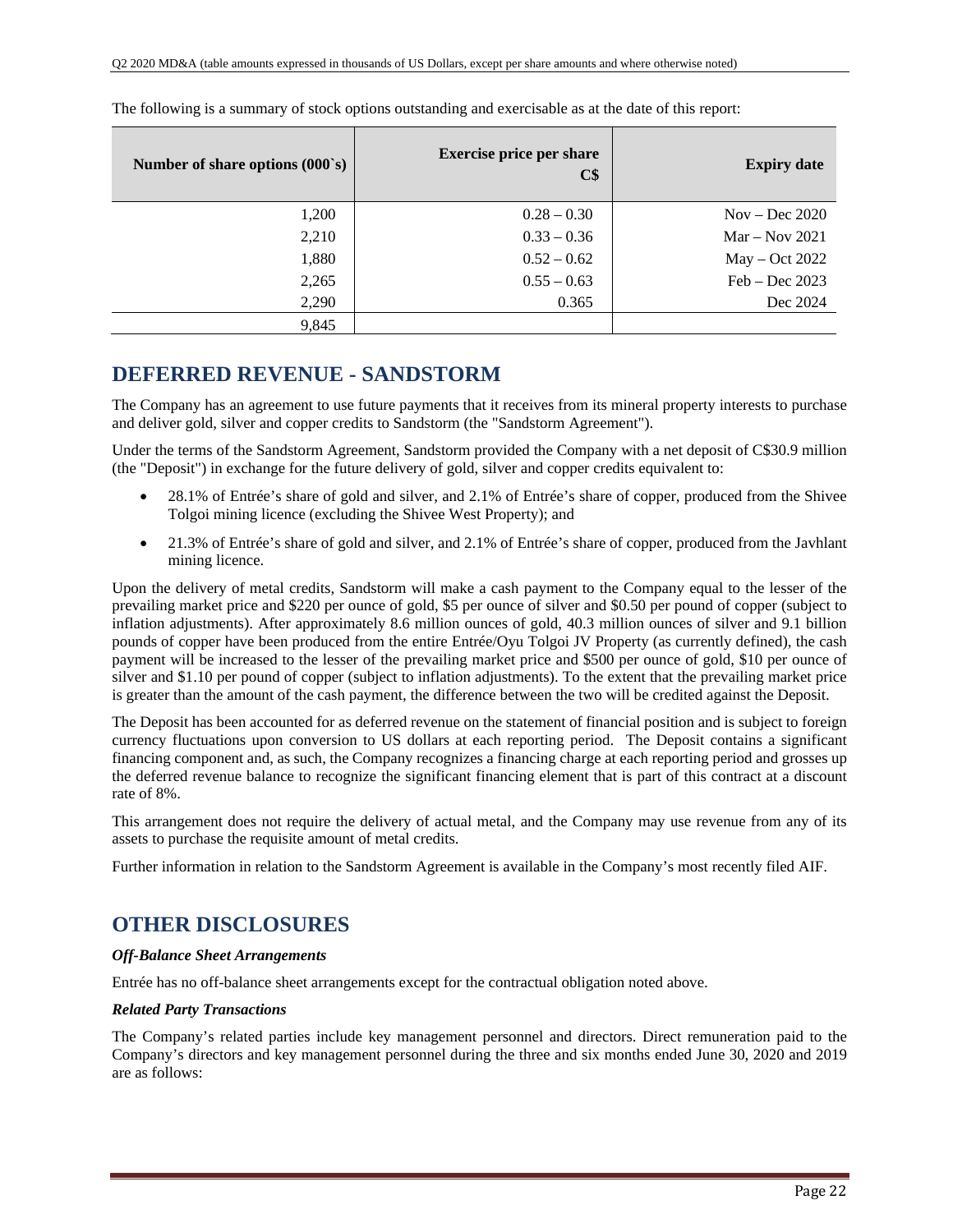|                       |         | Three months ended June 30 |      | Six months ended June 30 |  |      |  |  |
|-----------------------|---------|----------------------------|------|--------------------------|--|------|--|--|
|                       |         | 2020                       | 2019 | 2020                     |  | 2019 |  |  |
| Directors' fees       | ₼<br>۱D | 38                         | 33   | 76                       |  | 66   |  |  |
| Salaries and benefits | ¢       | 138                        | 137  | 278                      |  | 274  |  |  |

As of June 30, 2020, included in the accounts payable and accrued liabilities balance on the condensed consolidated interim statement of financial position is \$0.0 million (December 31, 2019 - \$0.0 million) due to the Company's directors and key management personnel.

Upon a change of control of the Company, amounts totaling \$1.1 million (December 31, 2019 - \$1.1 million) will become payable to certain officers and management personnel of the Company.

### *Financial Instruments*

*a) Fair value classification of financial instruments* 

The fair value hierarchy establishes three levels to classify the inputs to valuation techniques used to measure fair value. Level 1 inputs are quoted prices (unadjusted) in active markets for identical assets or liabilities. Level 2 inputs are other than quoted prices included in Level 1 that are observable for the asset or liability, either directly (prices) or indirectly (derived from prices). Level 3 inputs are for the assets or liabilities that are not based on observable market data (unobservable inputs).

The Company's financial instruments consist of cash and cash equivalents, receivables, deposits, accounts payable and accrued liabilities, loan payable and lease liabilities.

The carrying values of receivables and accounts payable and accrued liabilities approximate their fair value due to their short terms to maturity. Cash and cash equivalents are measured at fair value using Level 1 inputs.

The following table summarizes the classification and carrying values of the Company's financial instruments at June 30, 2020:

| June 30, 2020             | <b>FVTPL</b> | <b>Amortized cost</b> | (financial<br>assets) | <b>Amortized cost</b> | (financial<br>liabilities) | <b>Total</b> |       |  |
|---------------------------|--------------|-----------------------|-----------------------|-----------------------|----------------------------|--------------|-------|--|
| <b>Financial assets</b>   |              |                       |                       |                       |                            |              |       |  |
| Cash and cash equivalents | 4,458        | \$                    | -                     | \$                    | -                          |              | 4,458 |  |
| Receivables               |              |                       | 15                    |                       | -                          |              | 15    |  |
| Deposits                  |              |                       | 11                    |                       |                            |              | 11    |  |
| Total financial assets    | 4,458        | S                     | 26                    |                       |                            |              | 4.484 |  |

#### **Financial liabilities**

| Accounts payable and accrued<br>liabilities | $\overline{\phantom{0}}$ | ۰D | $\overline{\phantom{0}}$ |       | 73    |
|---------------------------------------------|--------------------------|----|--------------------------|-------|-------|
| Lease liabilities                           | $\overline{\phantom{0}}$ |    | $\blacksquare$           | 253   | 253   |
| Loan payable                                | -                        |    | -                        | 9.226 | 9,226 |
| Total financial liabilities                 | $\overline{\phantom{0}}$ |    | $\overline{\phantom{0}}$ | 9.552 | 9.552 |

There have been no transfers between fair value levels during the reporting period.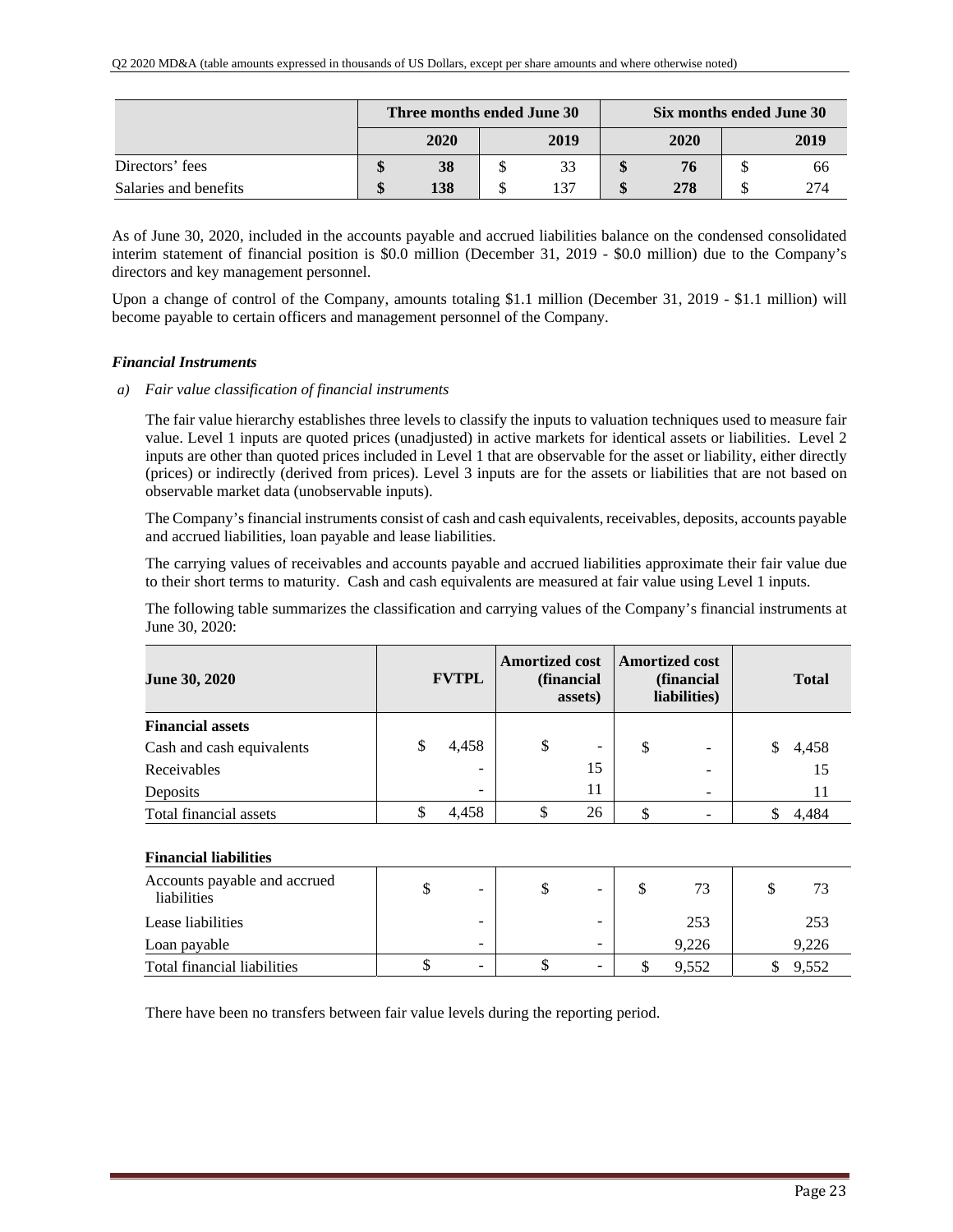## **CRITICAL ACCOUNTING ESTIMATES, RISKS AND UNCERTAINTIES**

The preparation of condensed consolidated interim financial statements in conformity with IFRS requires management to make estimates and assumptions that affect the amounts reported in the condensed consolidated interim financial statements and accompanying notes. Actual results could differ materially from those estimates.

Measurement of the Company's assets and liabilities is subject to risks and uncertainties, including those related to reserve and resource estimates; title to mineral properties; future commodity prices; costs of future production; future costs of restoration provisions; changes in government legislation and regulations; future income tax amounts; the availability of financing; and various operational factors. The Company's estimates identified as being critical are substantially unchanged from those disclosed in the MD&A for the year ended December 31, 2019.

Entrée is a mineral exploration and development company and is exposed to a number of risks and uncertainties due to the nature of the industry in which it operates and the present state of development of its business and the foreign jurisdictions in which it carries on business. Other than the revised risk factor below describing the risks and uncertainties most likely to affect the Company as a result of the continuing COVID-19 pandemic, the material risks and uncertainties affecting Entrée, their potential impact, and the Company`s principal risk-management strategies are substantially unchanged from those disclosed in its MD&A for the year ended December 31, 2019 and in its AIF dated March 13, 2020 in respect of such period, both of which are available on SEDAR at www.sedar.com, EDGAR at www.sec.gov and on the Company's website at www.EntreeResourcesLtd.com.

The Company's business, operations and financial condition could be materially adversely affected by the outbreak of epidemics or pandemics or other health crises.

For example, as previously disclosed, in late December 2019, a disease arising from a novel coronavirus (COVID-19) was identified as originating in the Wuhan Province of China. Subsequently, it spread worldwide and on March 11, 2020, the World Health Organization declared it could be characterised as a pandemic.

The COVID-19 pandemic has significantly disrupted global health, economic and market conditions, which could trigger an indeterminate period of slowdown in the global economy and recessions. The full impact of the ongoing COVID-19 pandemic, including the impact of the sweeping preventative and mitigating measures that the Company's joint venture partner, other businesses and governments, including the Government of Mongolia, are taking to combat the spread of the disease, continues to rapidly evolve, and it continues creating significant volatility and negative pressure on virtually all national economies as well as financial and commodity markets. At the present time, it is not possible to predict the duration, severity or scope of the pandemic, and it is extremely challenging for the Company to accurately predict the extent to which COVID-19 will impact its business, including its operations, the market for its securities and the ability of its joint venture partner to advance Oyu Tolgoi underground development. As such, it is possible that the COVID-19 pandemic will adversely affect, even materially, the ability of the Company's joint venture partner to advance Oyu Tolgoi underground development, as well as the Company's financial condition, liquidity, and future results of operations due to, among other factors:

- Action taken by governmental and non-governmental bodies, including the Government of Mongolia, to curtail activity in an effort to help slow the spread of COVID-19, including restrictions on both travel and the movement of goods and people within and across borders, and restrictions on the types of businesses that may continue to operate, have caused and are likely to continue to cause significant business interruptions. Oyu Tolgoi underground development has been and will likely continue in the near and medium terms (and possibly longer) to be disrupted in varying degrees, including as a result of (i) access restrictions, which are preventing teams from OTLLC, Rio Tinto and their construction partners, who are required to oversee development and provide essential specialist technical services at Oyu Tolgoi, from accessing the site, and (ii) delays resulting from various measures implemented to slow the spread of COVID-19.
- The spread of COVID-19 may cause schedule delays and cost increases and there may be impacts on the timing and scope of the Definitive Estimate review. A number of work fronts are directly impacted including Shafts 3 and 4 being put on care and maintenance and work on primary crusher 1 being slowed due to the lack of availability of critical resources and restrictions on site workforce numbers. Due to restrictions imposed on total personnel numbers at site, the redeployment of lateral development crews onto other critical path activities in the third quarter 2020 may be required in order to minimize COVID-19 impacts.
- Effects of the COVID-19 pandemic, including ongoing restrictions in place to curtail its spread, may adversely impact OTLLC's ability to secure on a timely basis a long-term domestic source of power for the mine as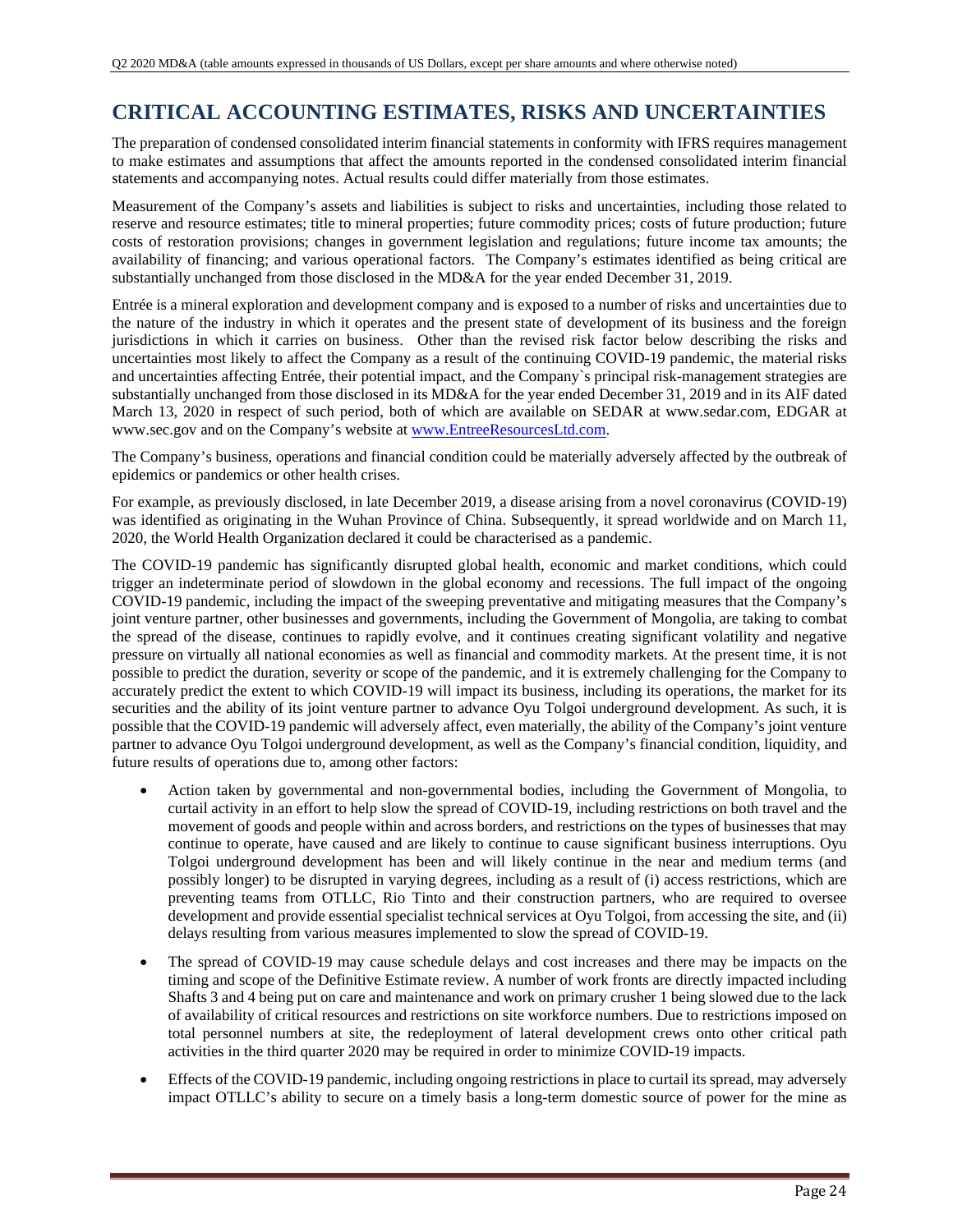required under the 2009 Oyu Tolgoi Investment Agreement, including by delaying the construction of an eventual Government of Mongolia funded SOPP.

- Suppliers have declared and may continue to declare force majeure on their contracts with OTLLC. In addition, continued impacts of the COVID-19 pandemic may force the Company's joint venture partner to declare force majeure on contracts, due to the inability to meet contractual obligations.
- The ongoing pandemic has, and likely will continue to, adversely affect global economies and financial markets resulting in an economic downturn that has had, and likely will continue to have, an adverse effect on the demand for base metals and the Company's future prospects, including significant fluctuations in copper prices and the concentrate market.
- The spread of COVID-19 may impact the health of the Company's personnel, partners and contractors, as well as the availability of industry experts and personnel crucial to the Company's operations or the continued operation and development of Oyu Tolgoi.
- Unstable market conditions could cause continued significant volatility or decline in the trading price of the Company's common shares. The Company may have difficulty accessing debt and equity capital on attractive terms, or at all, given severe disruption or instability in the global financial markets and deteriorations in credit and financing conditions. Further, this could adversely impact the ability of OTLLC, Turquoise Hill and Rio Tinto to secure any funding required to sustain underground development.

Due to the unprecedented and ongoing nature of COVID-19 and the fact that the response to the pandemic is evolving in real time, estimates of the economic impacts of the COVID-19 pandemic remain inherently highly uncertain and speculative. While the Company and its joint venture partner have made efforts to manage and mitigate the aforementioned risks, such efforts may not sufficiently mitigate the negative impacts of COVID-19 on the business and the effectiveness of these efforts and the extent to which the COVID-19 pandemic affects the Company's business will depend on factors beyond its control, including the duration, severity and scope of the pandemic; the likelihood, timing, duration and scope of any subsequent waves of COVID-19; and the measures taken or necessary to contain the spread of such outbreaks. Even after the COVID-19 pandemic is over, the Company may continue to experience material adverse effects to its business, financial condition and prospects as a result of the continued disruption in the global economy and any resulting recession, the effects of which may persist beyond that time. In addition to the risks mentioned above, the COVID-19 pandemic, as well as any other public health crisis of a similar nature, may also have the effect of heightening other risks and uncertainties disclosed and described in the Critical Accounting Estimates, Risks and Uncertainties section in its MD&A for the year ended December 31, 2019 and in the Risk Factors section in its AIF dated March 13, 2020.

## **INTERNAL CONTROL OVER FINANCIAL REPORTING**

Management is responsible for designing internal control over financial reporting, to provide reasonable assurance regarding the reliability of financial reporting and the preparation of financial statements for external purposes in accordance with IFRS. No change in the Company's internal control over financial reporting occurred during the period beginning on April 1, 2020 and ended on June 30, 2020 that has materially affected, or is reasonably likely to materially affect, the Company's internal control over financial reporting.

## **FORWARD LOOKING STATEMENTS**

This MD&A contains forward-looking statements within the meaning of the United States Private Securities Litigation Reform Act of 1995 and forward-looking information within the meaning of applicable Canadian securities laws.

Forward-looking statements include, but are not limited to, statements with respect to corporate strategies and plans; requirements for additional capital; uses of funds and projected expenditures; the expectations set out in OTFS20; timing and status of Oyu Tolgoi underground development; the mine design for Hugo North Lift 1 and the related cost and production schedule implications; the re-design studies for Panels 1 and 2 of Hugo North (including Hugo North Extension) Lift 1 and the possible outcomes, content and timing thereof; timing of completion of the Definitive Estimate review and the scope thereof; timing and amount of production from Lift 1 of the Entrée/Oyu Tolgoi JV Property, potential production delays and the impact of any delays on the Company's cash flows, expected copper and gold grades, liquidity, funding requirements and planning; future commodity prices; the potential impact of COVID-19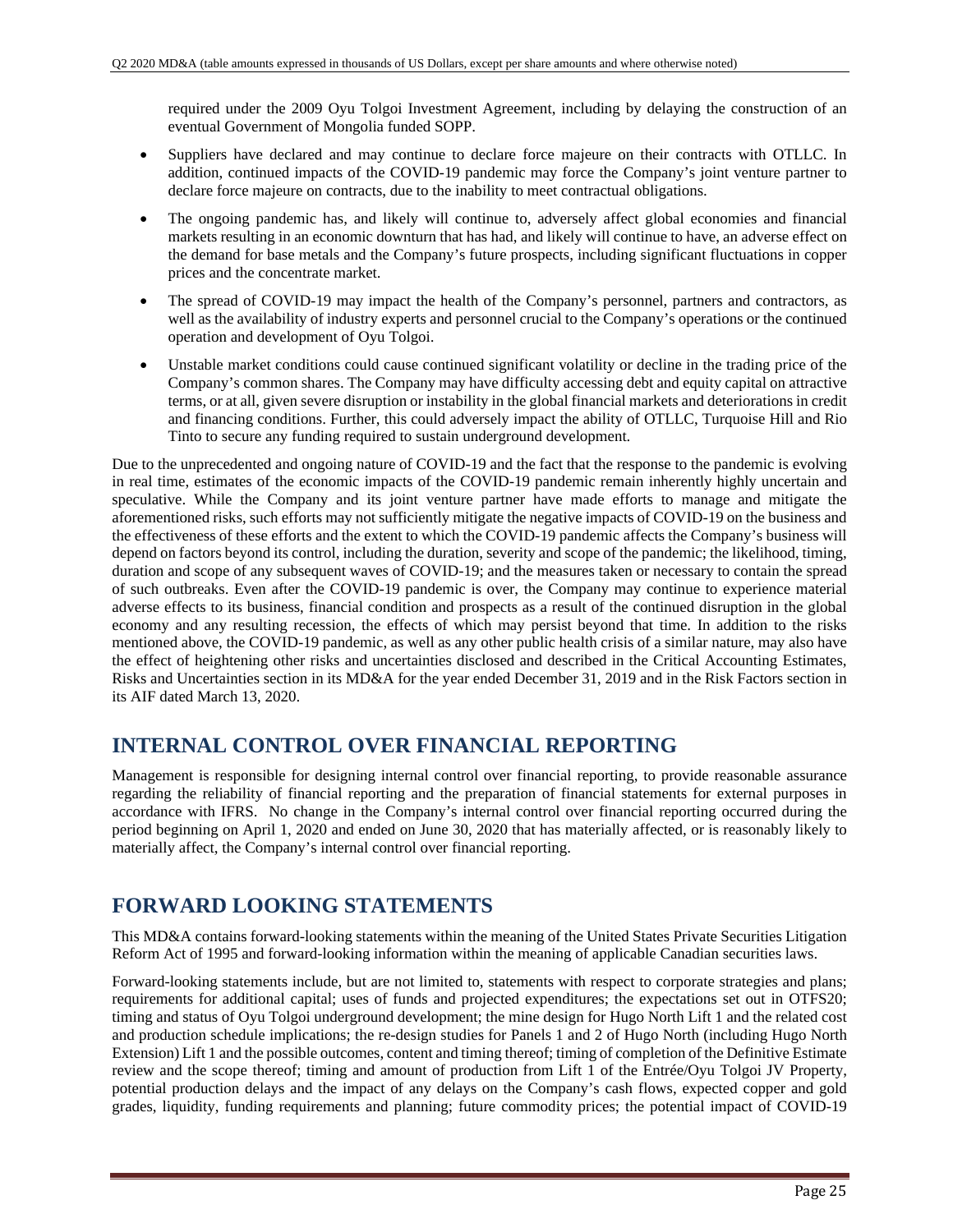(coronavirus) on Oyu Tolgoi underground development and the Company's business, operations and financial condition; the estimation of mineral reserves and resources; projected mining and process recovery rates; estimates of capital and operating costs, mill throughput, cash flows and mine life; capital, financing and project development risk; mining dilution; discussions with the Government of Mongolia, Rio Tinto, OTLLC and Turquoise Hill on a range of issues including Entrée's interest in the Entrée/Oyu Tolgoi JV Property, the Shivee Tolgoi and Javhlant mining licences and certain material agreements; potential actions by the Government of Mongolia with respect to the Shivee Tolgoi and Javhlant mining licences and Entrée's interest in the Entrée/Oyu Tolgoi JV Property; the potential for Entrée to be included in or otherwise receive the benefits of the Oyu Tolgoi Investment Agreement or another similar agreement; the potential for the Government of Mongolia to seek to directly or indirectly invest in Entrée's interest in the Hugo North Extension and Heruga deposits; potential size of a mineralized zone; potential expansion of mineralization; potential discovery of new mineralized zones; potential metallurgical recoveries and grades; plans for future exploration and/or development programs and budgets; permitting time lines; anticipated business activities; proposed acquisitions and dispositions of assets; and future financial performance.

In certain cases, forward-looking statements and information can be identified by words such as "plans", "expects" or "does not expect", "is expected", "budgeted", "scheduled", "estimates", "forecasts", "intends", "anticipates", or "does not anticipate" or "believes" or variations of such words and phrases or statements that certain actions, events or results "may", "could", "would", "might", "will be taken", "occur" or "be achieved". While the Company has based these forward-looking statements on its expectations about future events as at the date that such statements were prepared, the statements are not a guarantee of Entrée's future performance and are based on numerous assumptions regarding present and future business strategies; the correct interpretation of agreements, laws and regulations; local and global economic conditions and negotiations and the environment in which Entrée will operate in the future, including commodity prices, projected grades, projected dilution, anticipated capital and operating costs, anticipated future production and cash flows; the anticipated location of certain infrastructure and sequence of mining within and across panel boundaries; the construction and continued development of the Oyu Tolgoi underground mine; and the status of Entrée's relationship and interaction with the Government of Mongolia, OTLLC, Rio Tinto and Turquoise Hill. With respect to the construction and continued development of the Oyu Tolgoi underground mine, important risks, uncertainties and factors which could cause actual results to differ materially from future results expressed or implied by such forward-looking statements and information include, amongst others, the timing and cost of the construction and expansion of mining and processing facilities; the timing and availability of a long term domestic power source for Oyu Tolgoi (or the availability of financing for OTLLC or the Government of Mongolia to construct such a source); the potential impact of COVID-19; the ability of OTLLC to secure and draw down on the supplemental debt under the Oyu Tolgoi project finance facility and the availability of additional financing on terms reasonably acceptable to OTLLC, Turquoise Hill and Rio Tinto to further develop Oyu Tolgoi; the impact of changes in, changes in interpretation to or changes in enforcement of, laws, regulations and government practises in Mongolia; delays, and the costs which would result from delays, in the development of the underground mine; the status of the relationship and interaction between OTLLC, Rio Tinto and Turquoise Hill with the Government of Mongolia on the continued operation and development of Oyu Tolgoi and OTLLC internal governance; the anticipated location of certain infrastructure and sequence of mining; projected copper, gold and silver prices and their market demand; and production estimates and the anticipated yearly production of copper, gold and silver at the Oyu Tolgoi underground mine.

The 2018 PEA is based on a conceptual mine plan that includes Inferred resources. Numerous assumptions were made in the preparation of the 2018 PEA, including with respect to mineability, capital and operating costs, production schedules, the timing of construction and expansion of mining and processing facilities, and recoveries, that may change materially once production commences at Hugo North Extension Lift 1 and additional development and capital decisions are required. Any changes to the assumptions underlying the 2018 PEA could cause actual results to be materially different from any future results, performance or achievements expressed or implied by forward-looking statements and information relating to the 2018 PEA.

Other risks, uncertainties and factors which could cause actual results, performance or achievements of Entrée to differ materially from future results, performance or achievements expressed or implied by forward-looking statements and information include, amongst others, unanticipated costs, expenses or liabilities; discrepancies between actual and estimated production, mineral reserves and resources and metallurgical recoveries; development plans for processing resources; the outcome of the Definitive Estimate review; matters relating to proposed exploration or expansion; mining operational and development risks, including geotechnical risks and ground conditions; regulatory restrictions (including environmental regulatory restrictions and liability); risks related to international operations, including legal and political risk in Mongolia; risks related to the potential impact of global or national health concerns, including the COVID-19 (coronavirus) pandemic; risks associated with changes in the attitudes of governments to foreign